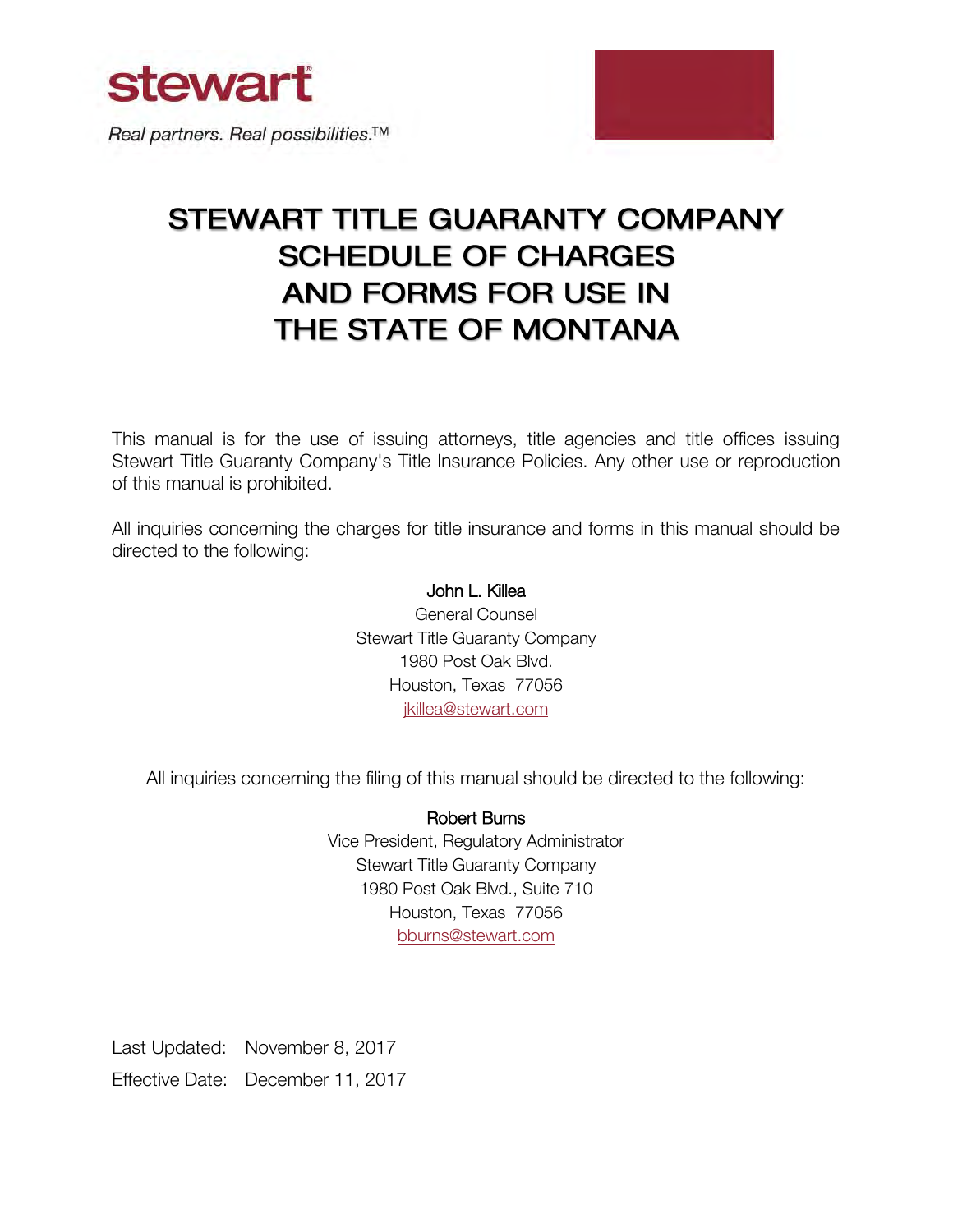# Stewart Title Guaranty Company - Montana

|    | <b>TABLE OF CONTENTS</b>                                                                 |  |
|----|------------------------------------------------------------------------------------------|--|
|    |                                                                                          |  |
|    |                                                                                          |  |
|    |                                                                                          |  |
|    |                                                                                          |  |
|    |                                                                                          |  |
|    |                                                                                          |  |
|    |                                                                                          |  |
|    |                                                                                          |  |
|    |                                                                                          |  |
|    |                                                                                          |  |
|    |                                                                                          |  |
|    |                                                                                          |  |
|    |                                                                                          |  |
|    | 6.                                                                                       |  |
|    |                                                                                          |  |
|    |                                                                                          |  |
|    |                                                                                          |  |
|    |                                                                                          |  |
|    |                                                                                          |  |
|    |                                                                                          |  |
|    |                                                                                          |  |
|    | 6. ALTA Expanded Coverage Residential Loan Policies and ALTA Short Form Expanded         |  |
|    |                                                                                          |  |
|    |                                                                                          |  |
|    |                                                                                          |  |
|    | 10. Simplified One-To-Four Family Residential Loan Policy with Endorsements 9-06, 22-06, |  |
|    |                                                                                          |  |
|    |                                                                                          |  |
|    |                                                                                          |  |
|    |                                                                                          |  |
| F. |                                                                                          |  |
|    |                                                                                          |  |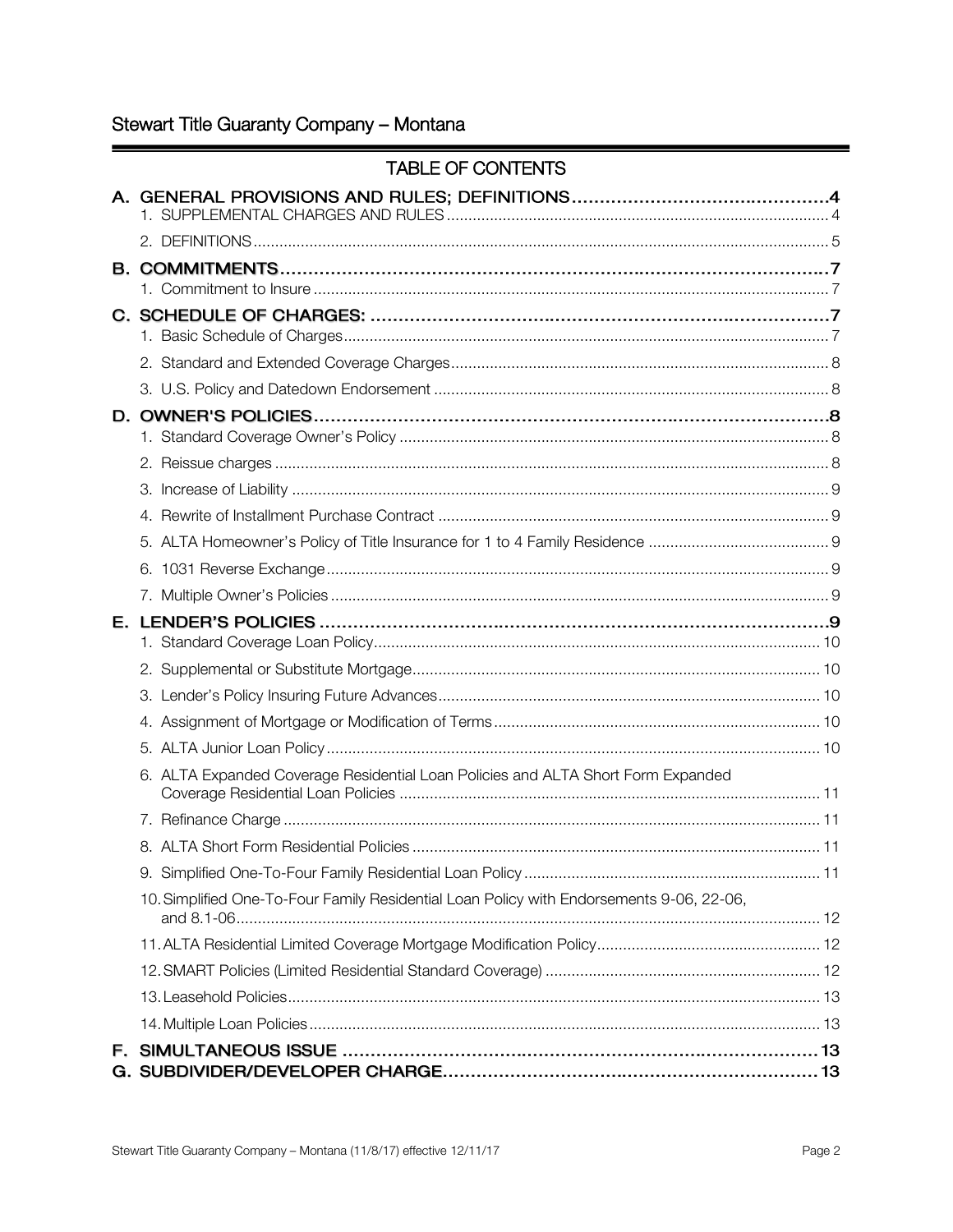|              | 5. |  |
|--------------|----|--|
| $\mathbf{L}$ |    |  |
|              |    |  |
|              |    |  |
|              | 3. |  |
| J.           |    |  |
|              |    |  |
|              |    |  |
|              |    |  |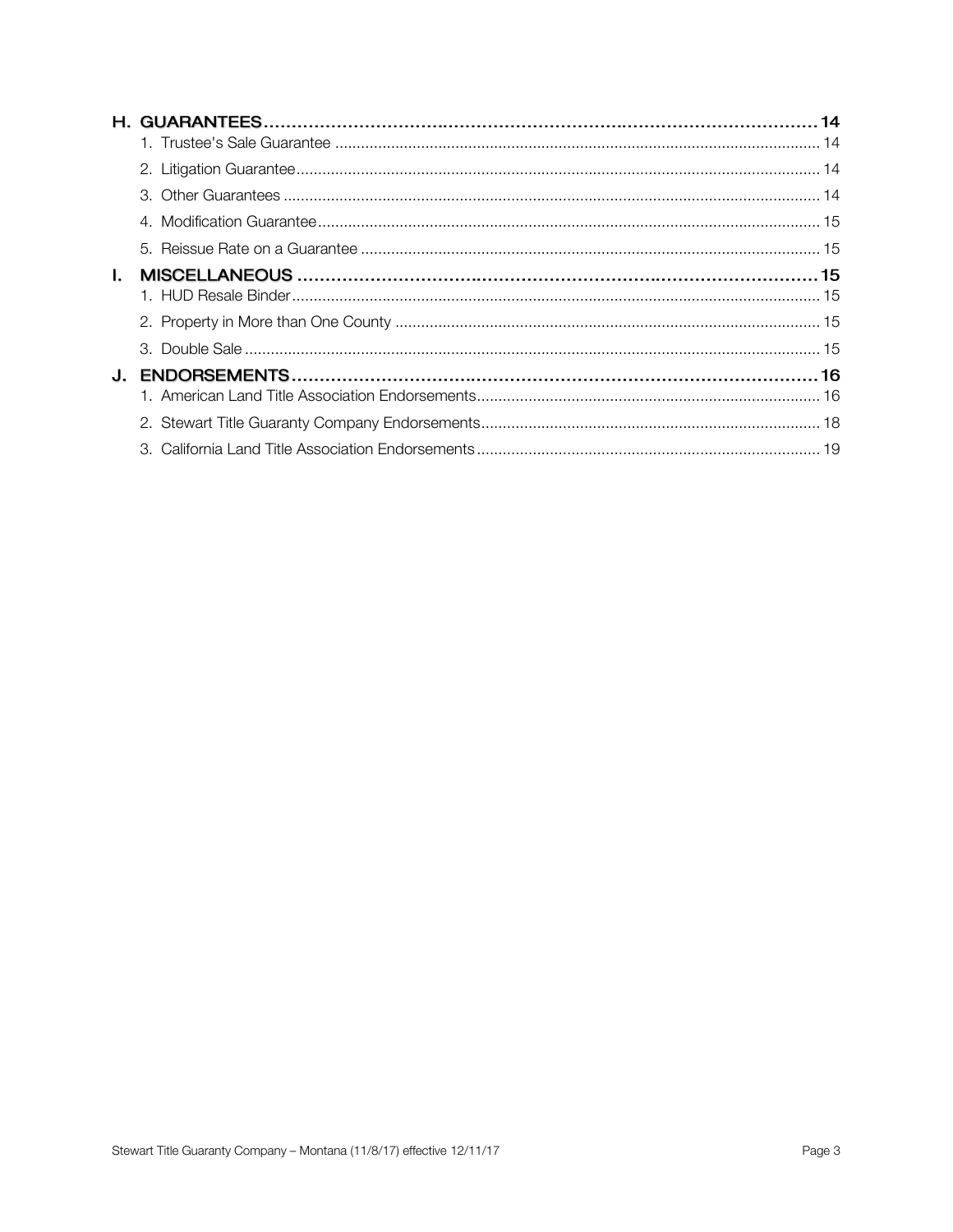# **MONTANA TITLE INSURANCE SCHEDULE OF CHARGES**

#### A. GENERAL PROVISIONS AND RULES; DEFINITIONS

Thank you for using Stewart Title Guaranty Company ("Stewart" or "Underwriter") for your title insurance needs. This rate manual establishes the appropriate charges and rules pertaining to title insurance policies and endorsements issued by Stewart for the State of Montana. The terms, provisions and charges within this rate manual supersede all previous rate manuals filed by Stewart. The charges provided herein are assessed solely on the issue of the title insurance policy. Accordingly, a charge for a policy, endorsement or other form of title insurance does not include any additional fees or charges for surveys, recording fees, escrow closing services or other fee associated with escrow. Moreover, this rate manual does not provide underwriting requirements pertaining to the policies and endorsements addressed herein.

When a rate for a policy or guarantee is not an even dollar amount, the rate shall be rounded up to the nearest dollar. A rate that is a percentage of the Basic Schedule of Charges shall be calculated from the unrounded rate amount with rounding done after all other calculations have been determined.

#### <span id="page-3-0"></span>1. SUPPLEMENTAL CHARGES AND RULES

#### a. Amount of Insurance

- 1) Owner's Policy An owner's policy insuring a fee is issued for not less than (a) the amount of the current sales price of the land and any existing improvements appurtenant thereto, or (b) the full value of the land and any existing improvements appurtenant thereto at the time of the issuance of the policy if the policy is not being issued in connection with a sale.
- 2) Lender's Policy A lender's policy is issued for not less than the full principal debt secured by the insured mortgage and may include up to 30% in excess thereof to cover interest, including capitalized interest, foreclosure costs or other costs associated with the mortgage or loan. A lender's policy may be issued in an amount less than the insured mortgage only in circumstances where the property is only one part of the collateral secured by the insured mortgage. When issuing a lender's policy less than the insured mortgage, the amount of insurance must equal the full value of the property.
- 3) Leasehold Policy A leasehold policy insuring a leasehold estate with an unexpired term of 50 years or more is issued for the full value of the land and existing improvements. A leasehold policy that is issued in connection with a leasehold estate less than 50 years is issued in an amount, at the option of the insured, based upon either (a) the total amount of the rentals payable for the primary term, but shall not be issued for less than 5 years of the total amount of rents payable or (b) the full value of the land and any existing improvements together with any improvements immediately contemplated to be erected thereon.
- 4) Contract Purchaser A policy insuring a contract purchaser is issued in an amount not less than the full value of the principal payments under the contract.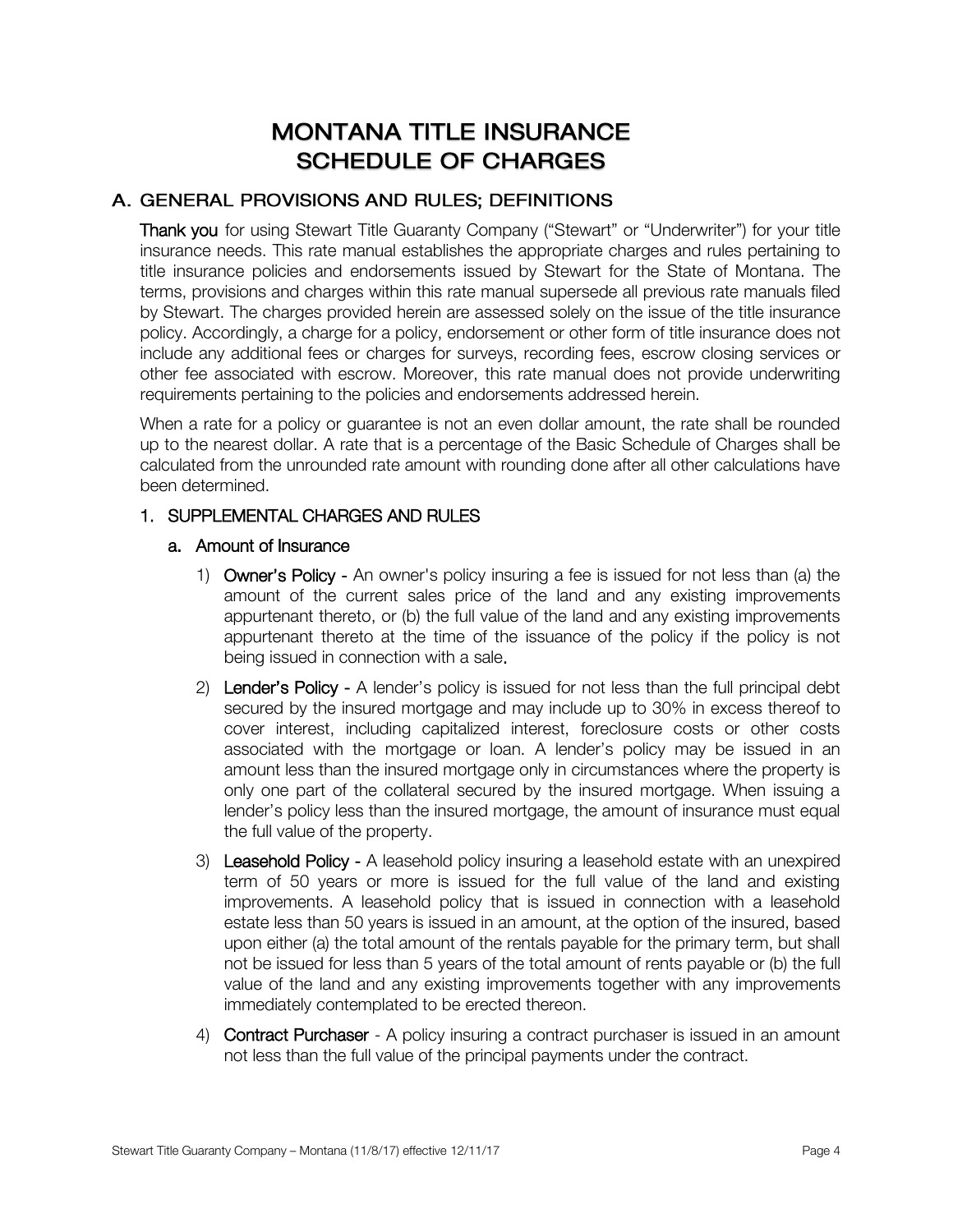5) Estate Less Than Fee - A policy insuring something less than fee is issued in the amount of the value of the estate at the time the policy is issued.

#### b. Additional Chains of Title

| <b>CONDITION</b>                                                                                                                                | <b>CHARGE</b> |
|-------------------------------------------------------------------------------------------------------------------------------------------------|---------------|
| One chain of title                                                                                                                              | No charge     |
| Each additional chain of title, which covers property in a different block, section<br>or county or when parcels are not under common ownership | \$50.00       |
| Insuring 2 or more lots in a single tract and in common ownership                                                                               | No charge     |
| Insuring 2 or more lots in a single tract in different ownership within the last 5<br>years                                                     | \$50,00       |

#### c. Multiple Policies with Tie-In Endorsement

The charge for transactions involving multiple parcels covered by multiple policies that include a Tie-In Endorsement is the applicable Basic Schedule of Charges based upon the pro-rata portion of the total liability allocated to the particular insured parcel plus the charge for additional chain of title.

A single policy may be issued in connection with a transaction covering all lands included in the transaction. In lieu of a single policy being issued to cover several parcels, multiple policies may be issued with the premium and charge being allocated among the several parcels provided that all policies contain a Tie-In Endorsement tying all policies together into one greater policy.

| <b>TERM</b>                  | <b>DEFINITION</b>                                                                                                                                                                                                                                                                                                                                                                                                                                                        |
|------------------------------|--------------------------------------------------------------------------------------------------------------------------------------------------------------------------------------------------------------------------------------------------------------------------------------------------------------------------------------------------------------------------------------------------------------------------------------------------------------------------|
| <b>ALTA</b>                  | American Land Title Association                                                                                                                                                                                                                                                                                                                                                                                                                                          |
| Basic Schedule of<br>Charges | The charge to be applied for any standard coverage title policy when no discount or<br>reissue rate is available; also referred to as "BSC" in the endorsement section                                                                                                                                                                                                                                                                                                   |
| Charge                       | The rate for a title insurance policy or endorsement. A charge also includes the<br>abstracting, searching and examination fee. As used herein, a charge does not include<br>any settlement fee, trustee fee, attorney fee, surveying fee, inspection fee, document<br>fee, closing fee, escrow fee or any other fee associated with escrow. A charge for an<br>endorsement may be reduced based on any permitted reduction to a policy as stated<br>within this manual. |
| <b>CLTA</b>                  | California Land Title Association                                                                                                                                                                                                                                                                                                                                                                                                                                        |
| Commercial                   | "Commercial policies" for the purposes of insurance rates only includes bulk purchase<br>or refinance of multiple residential dwellings, multi-family structures intended for the<br>use of 5+ families, undeveloped lots, or real estate intended principally for business,<br>commercial, industrial, religious, educational or agricultural purposes even if some<br>portion of the real estate is used for residential purposes.                                     |
| <b>Construction Loan</b>     | A loan for the purpose of construction of on-site improvements to the property to be<br>insured. The term does not include a loan for off-site improvements such as streets<br>and utilities.                                                                                                                                                                                                                                                                            |
| <b>Extended Coverage</b>     | The deletion of part or all of the standard exception from coverage. Extended<br>Coverage may also be created by issuing certain endorsements. An endorsement<br>creating Extended Coverage that provides additional affirmative assurances requires an<br>additional charge for both the Extended Coverage as well as the charge for the<br>endorsement                                                                                                                 |
| Fair Value                   | The sale price, including any encumbrances being assumed by the buyer, except that<br>where no sale is involved, the Fair Value is determined based on available information,<br>but in no event is less than the sum of all the monetary encumbrances to which the<br>title is subject                                                                                                                                                                                  |
| <b>Full Principal Debt</b>   | The amount of an Insured Mortgage that is secured by land less any of the debt<br>secured by personal property or uninsured real property interests                                                                                                                                                                                                                                                                                                                      |

#### <span id="page-4-0"></span>2. DEFINITIONS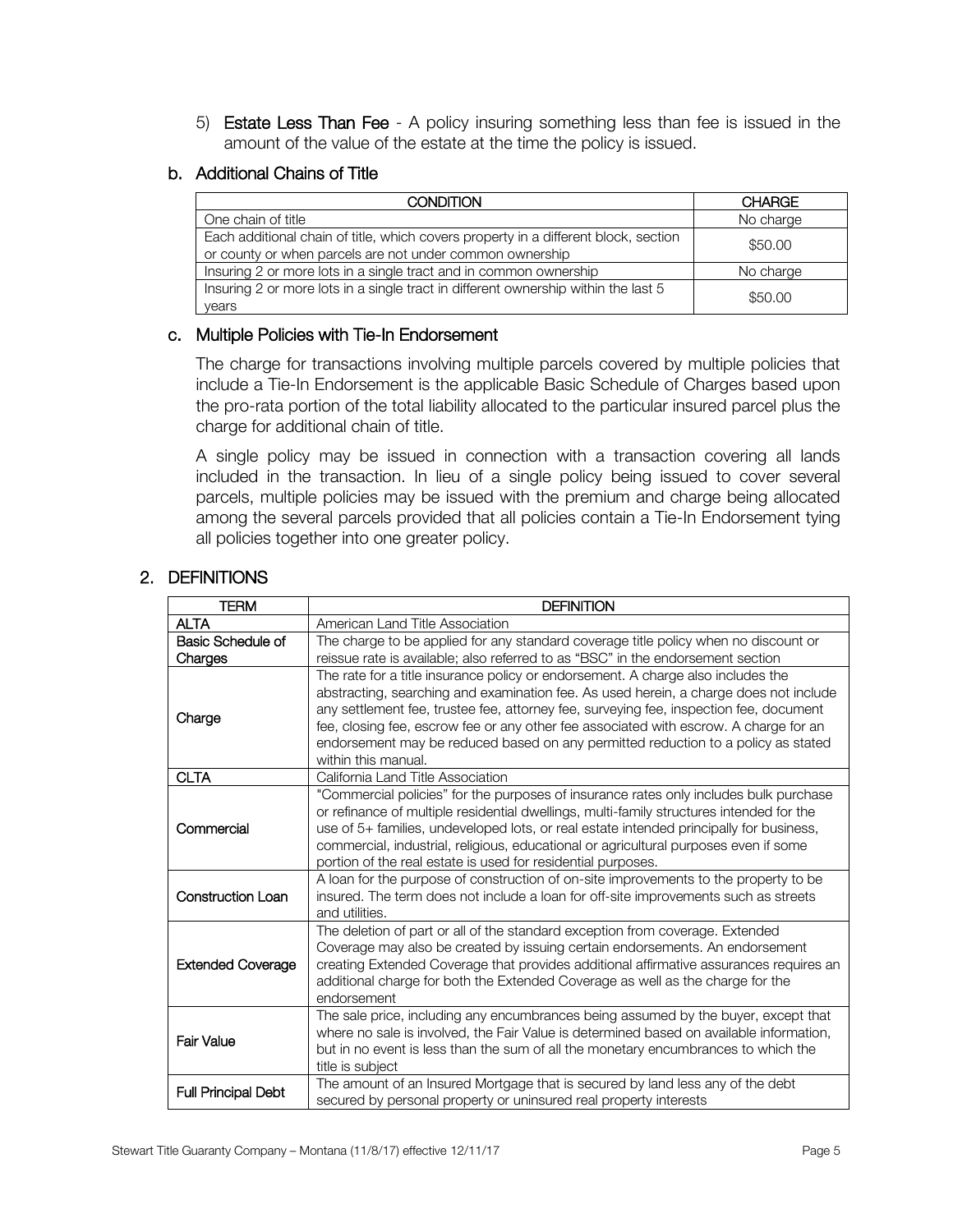| TERM                                                | <b>DEFINITION</b>                                                                                                                                                                                                                                                                                                                                                                                                                                                 |
|-----------------------------------------------------|-------------------------------------------------------------------------------------------------------------------------------------------------------------------------------------------------------------------------------------------------------------------------------------------------------------------------------------------------------------------------------------------------------------------------------------------------------------------|
| <b>Full Value of Land</b>                           | The actual purchase price or, if no sale is involved, the full reasonable value as may be<br>agreed upon between the insurer and the proposed insured. On leasehold estates, the<br>full value of the land is the aggregate of the rentals payable under the primary term of<br>the lease or the full value of the land as herein defined, whichever is less.                                                                                                     |
| Homeowner's<br>Policy aka<br><b>Enhanced Policy</b> | The American Land Title Association Homeowner's Policy of Title Insurance.                                                                                                                                                                                                                                                                                                                                                                                        |
| <b>Increased Liability</b><br>Amount                | Amount in excess of the original policy amount.                                                                                                                                                                                                                                                                                                                                                                                                                   |
| Insured                                             | The person or entity named as the Insured in the policy of title insurance or other<br>indemnity                                                                                                                                                                                                                                                                                                                                                                  |
| Land, Premises, or<br>Property                      | The property described in Schedule A of a title insurance policy or commitment<br>including any improvements affixed thereto which by operation of law constitute real<br>property. The property described in Schedule A may be limited by exception as set out<br>in Schedule B of the title insurance policy or commitment                                                                                                                                      |
| Loan Policy                                         | A title insurance policy insuring a lender or assignee/successor of a lender.                                                                                                                                                                                                                                                                                                                                                                                     |
|                                                     | A determination based on whether a minimal risk or no risk is involved in the issuance<br>of a title insurance policy or endorsement to a policy. The determination of No Material<br>Risk Factors is based on the evaluation of the following factors:                                                                                                                                                                                                           |
| <b>Material Risk</b><br><b>Factors</b>              | (1) whether any mechanics' liens have been recorded within 1 year of the commitment;<br>(2) whether a recent survey meeting the minimum detail standards of the<br>ALTA/National Society of Professional Surveyors has been conducted showing no<br>encroachment, boundary conflict, overlap and the ease of finding a government<br>monument;                                                                                                                    |
|                                                     | (3) whether the land has been recently subdivided into a platted subdivision or regularly<br>surveyed tract.                                                                                                                                                                                                                                                                                                                                                      |
| Minimum Charge                                      | The minimum charged to an applicant or insured shall be the lowest charge shown in<br>the Basic Schedule of Charges in each of the foregoing pricing charts.                                                                                                                                                                                                                                                                                                      |
| Mortgage                                            | A transfer of an interest in land, other than in trust, to secure performance of the<br>obligation to pay back the indebtedness. The form of the mortgage may be a<br>mortgage or other security instrument relating, at least in part, to land                                                                                                                                                                                                                   |
| Owner's Policy                                      | A title insurance policy insuring an owner, optionee, vendee, or lessee.                                                                                                                                                                                                                                                                                                                                                                                          |
| Policy Form                                         | Any title insurance policy or guarantee form filed by Stewart with the Commissioner of<br>Insurance of this State.                                                                                                                                                                                                                                                                                                                                                |
| Residential                                         | "Residential policies" for the purposes of insurance rates only mean title insurance<br>policies that insure the title to real property having a single house, individual<br>condominium unit, mobile home permanently affixed to real estate, or other dwelling<br>unit intended primarily for the occupancy of from one to four (1-4) families or a single<br>residential lot upon which the purchaser intends to build a one to four family dwelling.          |
| Simultaneous Issue                                  | The issuance of two or more policies on identical land out of the same transaction. The<br>effective dates of the policies do not have to be the same in order to qualify for a<br>simultaneous issue; however, if the effective dates are not the same, these policies<br>must have been able to have been issued the same date and a commitment to insure<br>each interest insured must have been issued at the time of the consummation of the<br>transaction. |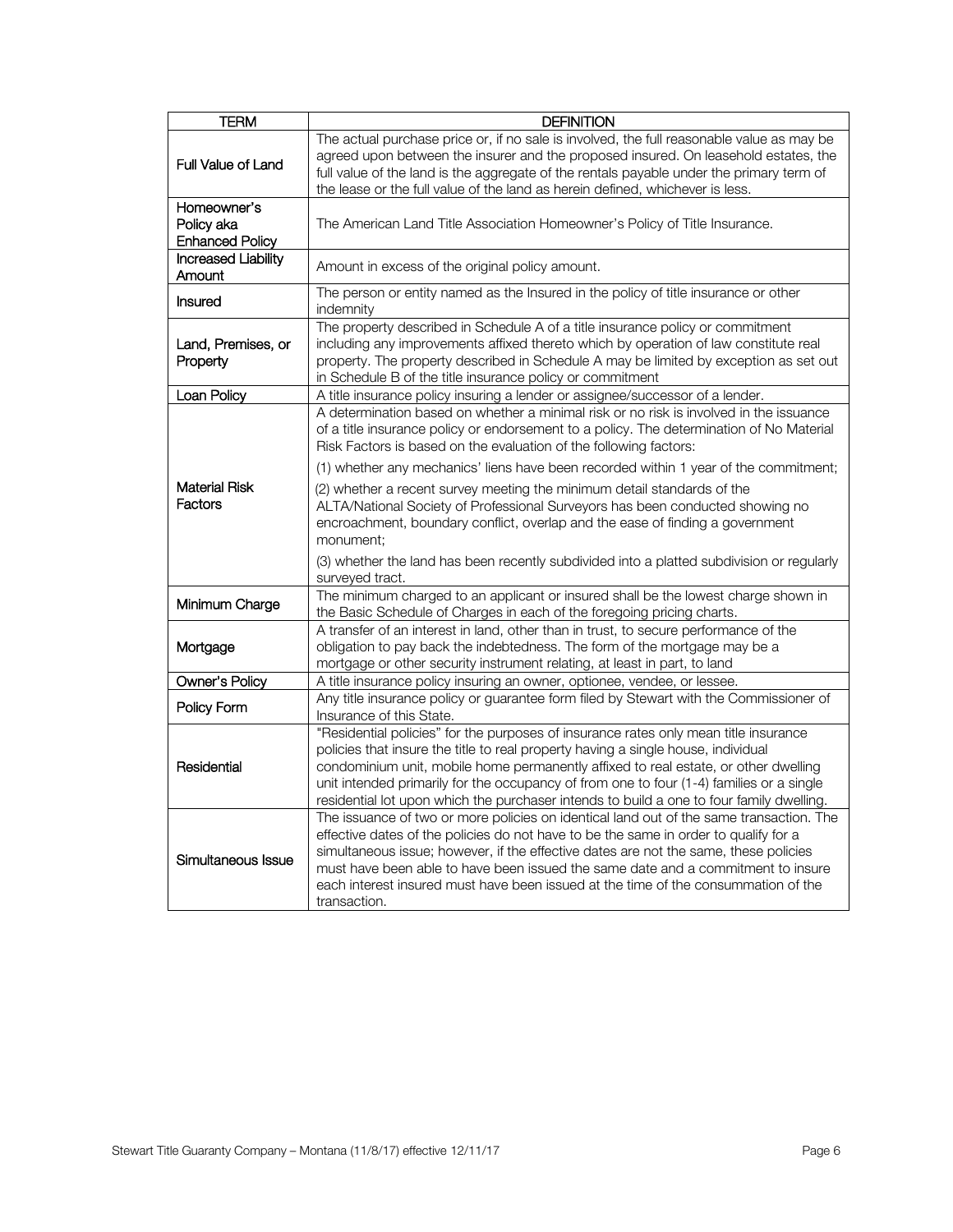| TERM<br><b>DEFINITION</b>                      |                                                                                                                                                                                                                                                                                                                                                   |  |
|------------------------------------------------|---------------------------------------------------------------------------------------------------------------------------------------------------------------------------------------------------------------------------------------------------------------------------------------------------------------------------------------------------|--|
|                                                | This refers to a title insurance policy that includes the standard regional exceptions in<br>Schedule B of the Policy. American Land Title Association Owner's policies, and<br>American Land Title Association Loan Policies with the following exceptions in<br>Schedule B:                                                                     |  |
|                                                | 1) Rights or claims of parties in possession not shown by the Public Records.                                                                                                                                                                                                                                                                     |  |
|                                                | 2) Easements, or claims of easement, not shown by the Public Records.                                                                                                                                                                                                                                                                             |  |
|                                                | 3) Encroachments, overlaps, boundary line disputes, or other matters which would be<br>disclosed by an accurate survey or inspection of the Land.                                                                                                                                                                                                 |  |
| <b>Standard Coverage</b><br>Owner's Policy and | 4) Any lien, or right to a lien, for services, labor, or material heretofore or hereafter<br>furnished, imposed by law and not shown by the Public Records.                                                                                                                                                                                       |  |
| <b>Standard Coverage</b><br>Loan Policy        | 5) Taxes or special assessments which are not shown as existing liens by the Public<br>Records.                                                                                                                                                                                                                                                   |  |
|                                                | 6) (a) Unpatented mining claims;                                                                                                                                                                                                                                                                                                                  |  |
|                                                | (b) reservations or exceptions in patents or in Acts authorizing the issuance thereof;                                                                                                                                                                                                                                                            |  |
|                                                | (c) water rights, claims or title to water, whether or not the matters excepted under<br>(a), (b) or (c) are shown by the Public Records.                                                                                                                                                                                                         |  |
|                                                | 7) Rights of the state or federal government and/or public in and to any portion of the<br>land for right of way as established by federal statute RS 2477 (whether or not such<br>rights are shown by recordings of easements and/or maps in the Public Records by<br>the State of Montana showing the general location of these rights of way). |  |
| Stewart                                        | Stewart Title Guaranty Company                                                                                                                                                                                                                                                                                                                    |  |
| Surcharge                                      | A charge in addition to the Basic Schedule of Charges for any policy or endorsement.                                                                                                                                                                                                                                                              |  |
| Underwriter                                    | <b>Stewart Title Guaranty Company</b>                                                                                                                                                                                                                                                                                                             |  |

#### **B. COMMITMENTS**

#### <span id="page-6-0"></span>1. Commitment to Insure

 A commitment for title insurance is issued only upon application for a policy of title insurance. Stewart does not authorize or allow the use of any preliminary report, letter report, certificate of title or opinion of title. Stewart is not obligated to provide any insurance or policy regardless of any agreement between a seller and buyer, borrower and lender, or any other party to a transaction until all underwriting requirements have been satisfied.

#### C. SCHEDULE OF CHARGES:

#### <span id="page-6-1"></span>1. Basic Schedule of Charges

| <b>LIABILITY AMOUNT</b>               | <b>PER THOUSAND</b> |
|---------------------------------------|---------------------|
| \$0 to \$15,000                       | \$180.50 (fixed)    |
| Over \$15,000 to \$35,000, add        | \$5.25              |
| Over \$35,000 to \$50,000, add        | \$5.00              |
| Over \$50,000 to \$100,000, add       | \$4.25              |
| Over \$100,000 to \$250,000, add      | \$2.39              |
| Over \$250,000 to \$500,000, add      | \$2.10              |
| Over \$500,000 to \$1,000,000, add    | \$2.00              |
| Over \$1,000,000 to \$5,000,000, add  | \$1.75              |
| Over \$5,000,000 to \$10,000,000, add | \$1.25              |
| Over \$10,000,000, add                | \$1.15              |
| Minimum                               | \$200.00            |

The charges identified above equal the Basic Schedule of Charges for each \$1,000.00 of liability assumed in the policy except for a policy in the amount of \$15,000.00 or less which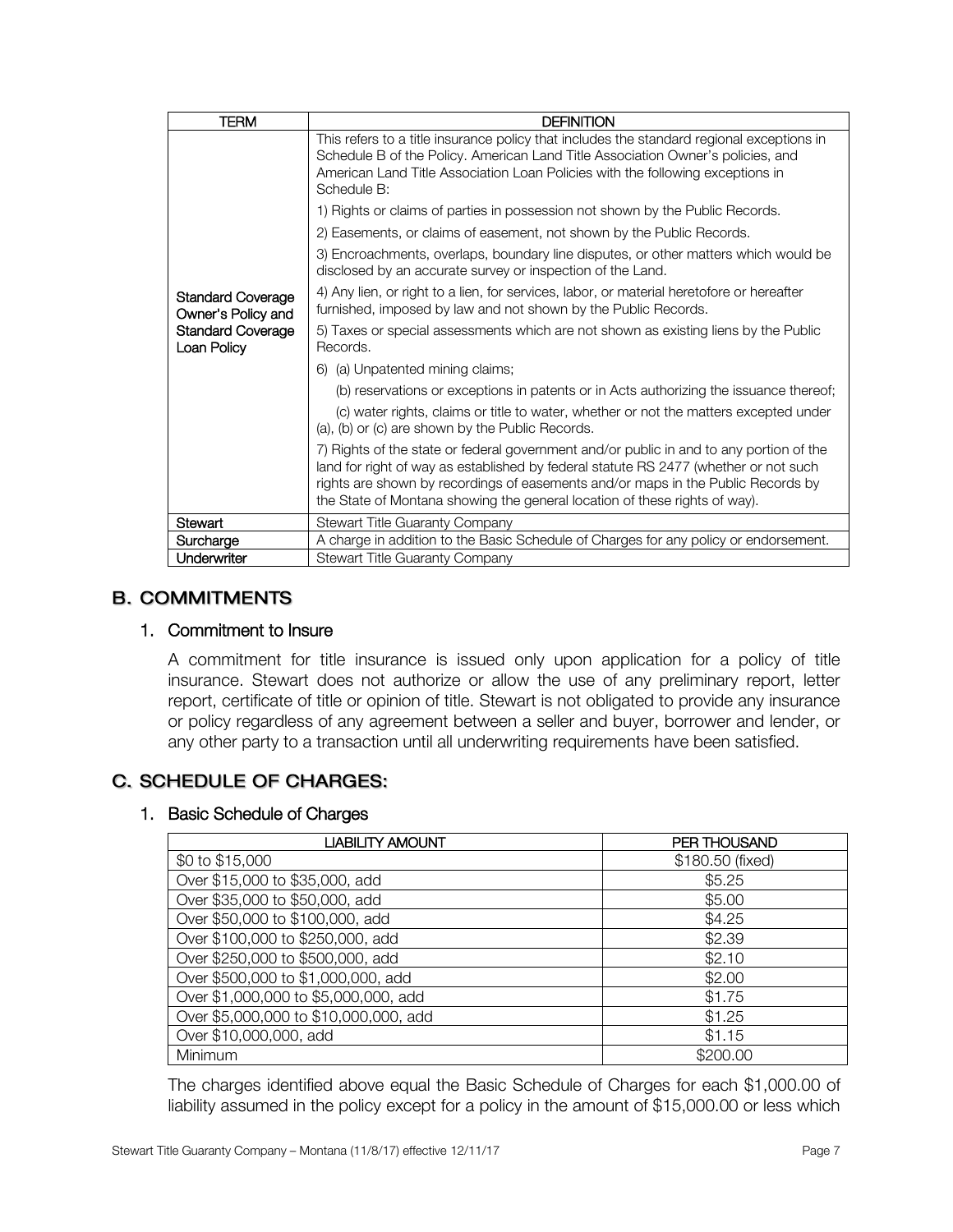is charged \$180.50. The total charge for a policy is based on the aggregate charge per thousand dollars plus the charge of \$180.50 and is not assessed by multiplying a single charge per thousand by the face amount of the policy.

A minimum charge of \$200 shall always apply when the rate has been calculated pursuant to this paragraph so that in no event shall the rate be less than \$200.

#### <span id="page-7-0"></span>2. Standard and Extended Coverage Charges

| POLICY TYPE                             | <b>CHARGE</b>                         |
|-----------------------------------------|---------------------------------------|
| Standard Policy (Owner or Lender)       | 100% of the Basic Schedule of Charges |
| <b>Extended Owner's Coverage Policy</b> | 150% of the Basic Schedule of Charges |
| <b>Extended Loan Coverage Policy</b>    | 130% of the Basic Schedule of Charges |

#### <span id="page-7-1"></span>3. U.S. Policy and Datedown Endorsement

The charge for a U.S. Policy is 100% of the Basic Schedule of Charges.

| <b>TERM OF DATEDOWN ENDORSEMENT</b>                                                                         | <b>CHARGE</b>                                          |
|-------------------------------------------------------------------------------------------------------------|--------------------------------------------------------|
| First Datedown Endorsement issued within 6 months of Date of<br>Policy (no increase in amount of insurance) | No charge                                              |
| Subsequent Datedown Endorsement issued after 6 months from<br>Date of Policy                                | \$25 per endorsement                                   |
| Any increase in the amount of insurance                                                                     | Amount of increase at the Basic<br>Schedule of Charges |

#### **D. OWNER'S POLICIES**

#### <span id="page-7-2"></span>1. Standard Coverage Owner's Policy

The charge for a Standard Coverage ALTA 2006 owner's policy is 100% of the Basic Schedule of Charges. A standard ALTA 2006 owner's policy is the policy to be issued unless another form of owner's policy is requested in an application for title insurance.

#### <span id="page-7-3"></span>2. Reissue charges

- A) Reissue charges shall be 70% of the Basic Schedule of Charges for an owner's policy up to the amount of insurance of the previous owner's policy. For any amount exceeding the previous owner's policy amount, the charge shall be the applicable basic charge for each thousand over the previous policy amount.
- B) Reissue charges are available for an owner's policy when:
	- i) The same property was insured by a prior owner's policy issued nor more than 3 years from the date of the current application for title insurance. The prior owner's policy may have been issued by any title insurance company authorized to conduct business in the state of Montana; or
	- ii) The insured, under a loan policy issued by Stewart, acquires title by foreclosure or by voluntary conveyance in extinguishment of debt.

Stewart is under no obligation to seek or make a determination of the existence of a previous policy.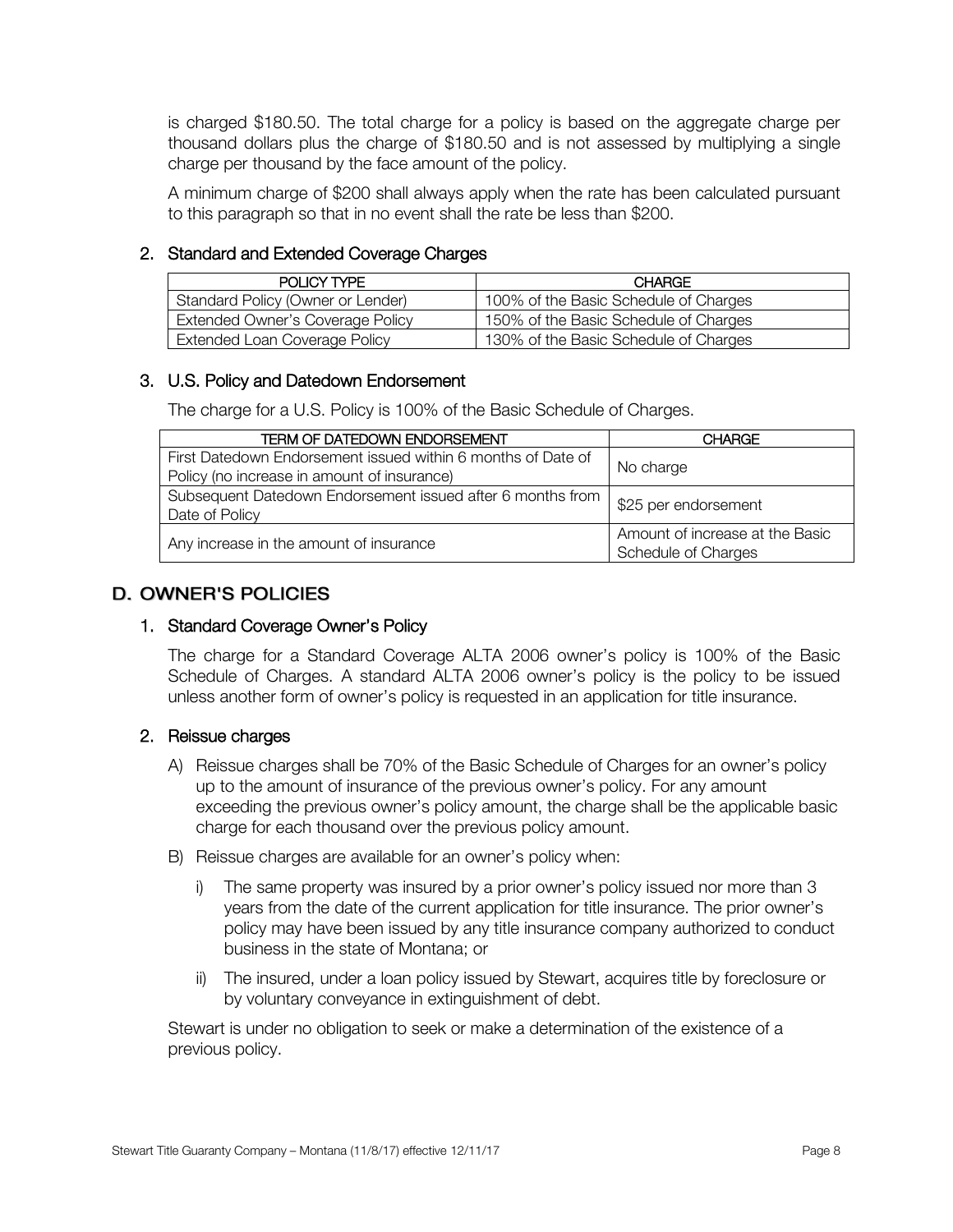#### <span id="page-8-0"></span>3. Increase of Liability

The minimum charge to increase liability on a policy is \$25 plus the applicable per thousand charge for the increased amount. The CLTA 107.2 endorsement may be utilized to increase the liability in a policy. The amount of insurance on an outstanding owner's policy may be increased up to the fair market value of the property provided that satisfactory evidence supports the determination of fair market value. The increased liability shall not exceed the fair market value of the property or be in an amount less than the existing mortgage indebtedness.

#### <span id="page-8-1"></span>4. Rewrite of Installment Purchase Contract

An insured under an owner's policy who acquired less than fee through an installment purchase contract may obtain an updated title policy provided that the purchase contract has been fully satisfied including the recorded deed conveying title to the insured.

|                                                                | <b>CHARGE</b>                 |
|----------------------------------------------------------------|-------------------------------|
| Update for owner's policy rewritten prior to the expiration of | 50% of the Basic Schedule of  |
| 10 years from the policy                                       | Charges                       |
| Update for owner's policy rewritten after to the expiration of | 100% of the Basic Schedule of |
| 10 years from the policy                                       | Charges                       |

#### <span id="page-8-2"></span>5. ALTA Homeowner's Policy of Title Insurance for 1 to 4 Family Residence

 The charge for an ALTA Homeowner's Policy is 110% of the Basic Schedule of Charges. This particular policy is issued only on one to four family residential property located in a subdivided development.

#### <span id="page-8-3"></span>6. 1031 Reverse Exchange

| <b>POLICY</b>                                             | <b>CHARGE</b>                 |
|-----------------------------------------------------------|-------------------------------|
| Owner's Policy issued to a qualified intermediary         | 100% of the Basic Schedule of |
|                                                           | Charges                       |
| Owner's policy issued to the exchanger provided title     | 30% of the Basic Schedule of  |
| conveyed within 180 days from date of original policy     | Charges                       |
| One single policy and commitment may be issued in lieu of | 110% of the Basic Schedule of |
| two separate policies within 180 days from the commitment | Charges                       |

 Any increase in the amount of liability will be charged at the applicable Basic Schedule of Charges.

#### <span id="page-8-4"></span>7. Multiple Owner's Policies

 The charge for the issuance of a standard owner's policy insuring a single risk covering more than one Insured is 100% of the Basic Schedule of Charges for the single risk insured plus a surcharge of 30% of the Basic Schedule of Charges for each additional interest insured under the individual and separate policy. Multiple owner's policies may be written as a single risk. The Insureds, however, receive separate policies.

#### **E. LENDER'S POLICIES**

A lender's policy must be issued in an amount not less than the Insured Mortgage except in circumstances where the property is only one part of the collateral secured by the Insured Mortgage. In that particular instance, the amount of insurance must be proportionate to the full value of the property.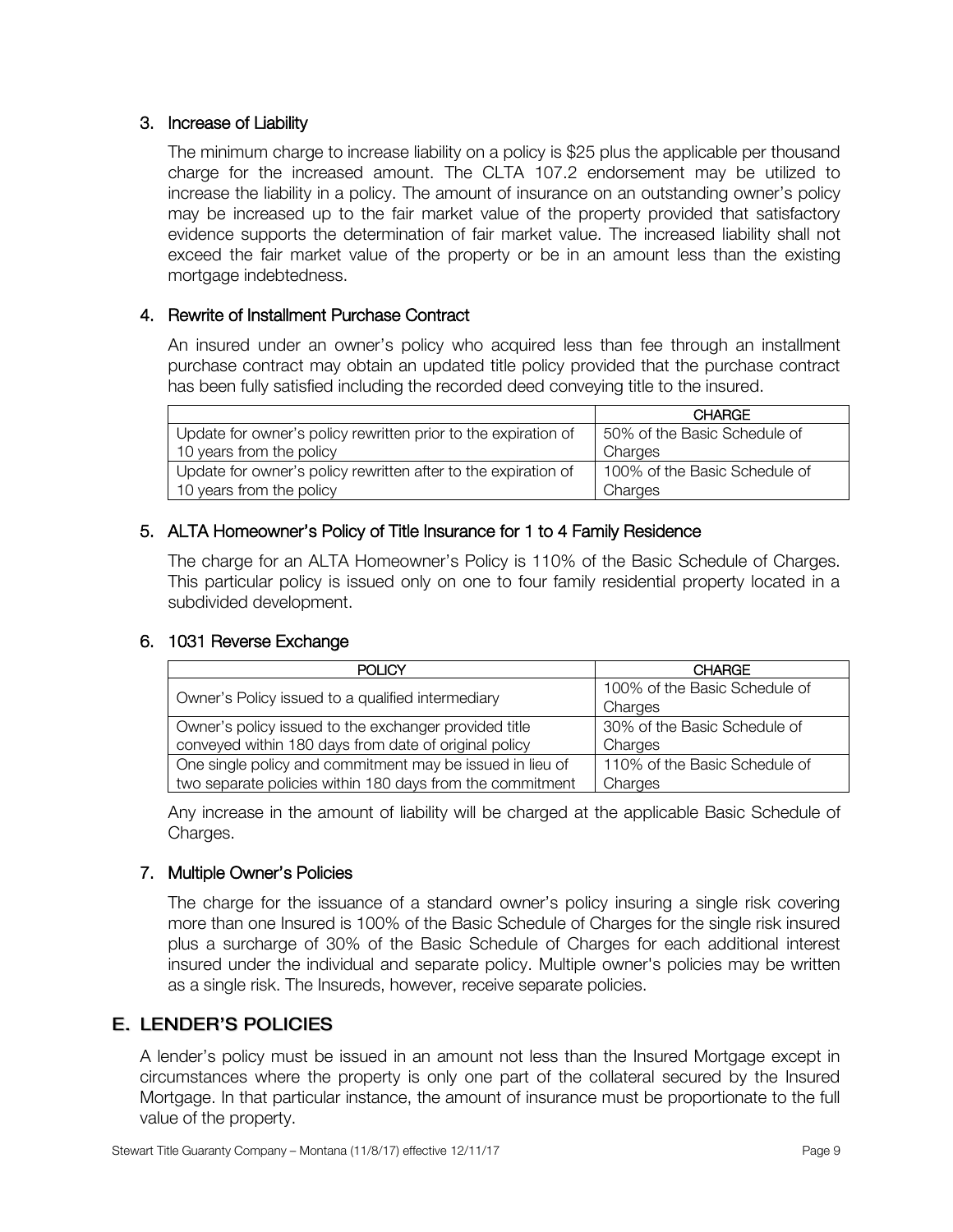#### <span id="page-9-0"></span>1. Standard Coverage Loan Policy

The charge for a Standard Coverage ALTA 2006 loan policy is 100% of the Basic Schedule of Charges. A standard ALTA 2006 loan policy is the policy to be issued unless another form of loan policy is requested in an application for title insurance.

#### <span id="page-9-1"></span>2. Supplemental or Substitute Mortgage

The charge for a supplemental or substituted mortgage is 40% of the Basic Schedule of Charges with a minimum charge of \$75. A new lender's policy being issued to supplement or substitute the original insured mortgage may be issued prior to the expiration of 3 years from the recording of the insured mortgage. In order for a new lender's policy to be issued on a supplemental or substituted mortgage, the supplement or substituted mortgage must be by the same mortgagor and mortgagee, secured by the same premises and the original policy be surrendered.

#### <span id="page-9-2"></span>3. Lender's Policy Insuring Future Advances

The charge for a new policy insuring an additional advance is the applicable Basic Schedule of Charges based on the increase of liability plus a charge of \$25.

A new lender's policy may be issued insuring an additional advance made under the insured mortgage.. In lieu of a new policy, an ALTA 14, 14.1 or CLTA 110.10 endorsement may be issued on the original policy insuring an additional advance.

#### <span id="page-9-3"></span>4. Assignment of Mortgage or Modification of Terms

The charge for a new lender's policy that provides a current date of policy and insures an assignment of the insured mortgage or insures a modification of the insured mortgage is 30% of the Basic Schedule of Charges with a minimum charge of \$50. In lieu of a new policy, an ALTA 10, 10.1 or CLTA 110.5 endorsement may be issued on the original policy insuring an assignment or modification.

#### <span id="page-9-4"></span>5. ALTA Junior Loan Policy

The charge for an ALTA Residential Limited Coverage Junior Loan Policy is as follows:

| <b>LIABILITY</b>      | <b>CHARGE</b>    |
|-----------------------|------------------|
| Below \$100,000       | \$100 (fixed)    |
| $$100,001 - $130,000$ | \$140 (fixed)    |
| $$130,001 - $160,000$ | \$170 (fixed)    |
| $$160,001 - $200,000$ | \$200 (fixed)    |
| Over \$200,000        | \$1 Per Thousand |

There is no additional charge to issue the ALTA Residential Coverage Junior Lender's Policy Supplemental Coverage Endorsement - JR 1 and Revolving Credit/ Variable Rate Endorsement to Residential Limited Coverage Junior Lender's Policy - JR 2. No other form of endorsement may be attached to an ALTA Junior Lender's Policy. The Junior Loan Policy may not be used when insuring a first priority deed of trust.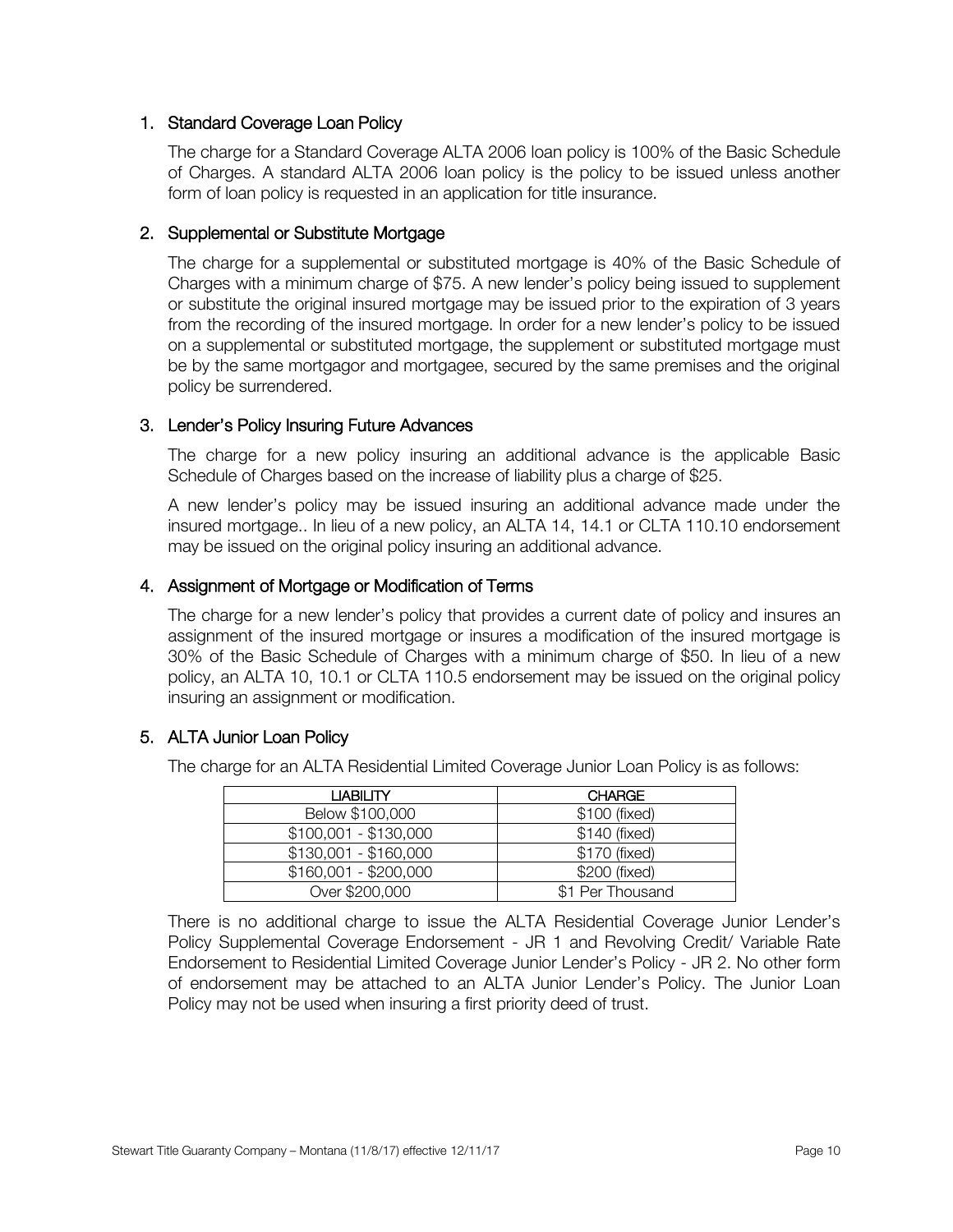#### <span id="page-10-0"></span> 6. ALTA Expanded Coverage Residential Loan Policies and ALTA Short Form Expanded Coverage Residential Loan Policies

 The charge for these policies is the applicable Basic Schedule of Charges plus a surcharge of 10% of the Basic Schedule of Charges. There is an added charge for any endorsement incorporated in the policy.

#### <span id="page-10-1"></span>7. Refinance Charge

The refinance charge shall be 50% of the original issue charges up to the face amount of the mortgage being refinanced. The original issue charge in the applicable per thousand bracket will apply to coverage in excess of the previous mortgage amount. A refinance charge applies for policies insuring a replacement or refinance loan on property subject to an institutional mortgage dated and recorded within the previous 3 years. Any applicable surcharge will be based on the full amount of the new loan. Stewart is under no obligation to seek or make a determination of the existence of a previous policy.

#### <span id="page-10-2"></span>8. ALTA Short Form Residential Policies

The charge for these ALTA Short Form Residential Loan Policies is the applicable Basic Schedule of Charges plus the charge for any endorsements incorporated in the policy.

| RANGE OF LIABILITY                                     | <b>CHARGE</b>                                                                                |
|--------------------------------------------------------|----------------------------------------------------------------------------------------------|
| Up to and including \$100,000                          | \$150 plus an additional \$4.00 per \$1,000 or any<br>fraction thereof of coverage           |
| Over \$100,000 up to and including \$300,000           | \$550 plus \$2.25 per \$1,000 or any fraction thereof of<br>coverage above \$100,000         |
| Over \$300,000 up to and including \$500,000           | \$1,000 plus \$2.10 per \$1,000 or any fraction thereof<br>of coverage above \$300,000       |
| Over \$500,000 up to and including \$1,000,000         | \$1,420 plus \$2.00 per \$1,000 or any fraction thereof<br>of coverage above \$500,000       |
| Over \$1,000,000 up to and including \$5,000,000       | \$2,420 plus \$1.75 per \$1,000 or any fraction thereof<br>of coverage above \$1,000,000     |
| Over \$5,000,000 up to and including \$10,000,00       | \$9,420 plus \$1.20 per \$1,000 or any fraction thereof<br>of coverage above \$5,000,000     |
| Over \$10,000,000 up to and including \$50,000,000     | \$15,420 plus \$1.15 per \$1,000 or any fraction thereof<br>of coverage above \$10,000,000   |
| Over \$50,000,000 up to and including<br>\$100,000,000 | \$61,420 plus \$1.10 per \$1,000 or any fraction thereof<br>of coverage above \$50,000,000   |
| Over \$100,000,000                                     | \$116,420 plus \$1.05 per \$1,000 or any fraction<br>thereof of coverage above \$100,000,000 |

#### <span id="page-10-3"></span>9. Simplified One-To-Four Family Residential Loan Policy

 For improved one-to-four residential properties, any Extended Coverage Loan Policy (ALTA 2006 Loan Policy) shall be issued at the rates above. The rate shall apply where the loan proceeds are being used for any purpose other than the financing of the acquisition of the property in a concurrent purchase transaction, or being issued concurrently with an owner's policy.

No credits or discounts from other sections of the Montana manual may be applied to this rate. The use of these rates is based on the fact that these rates will not qualify for any simultaneous, credit or re-issue rate.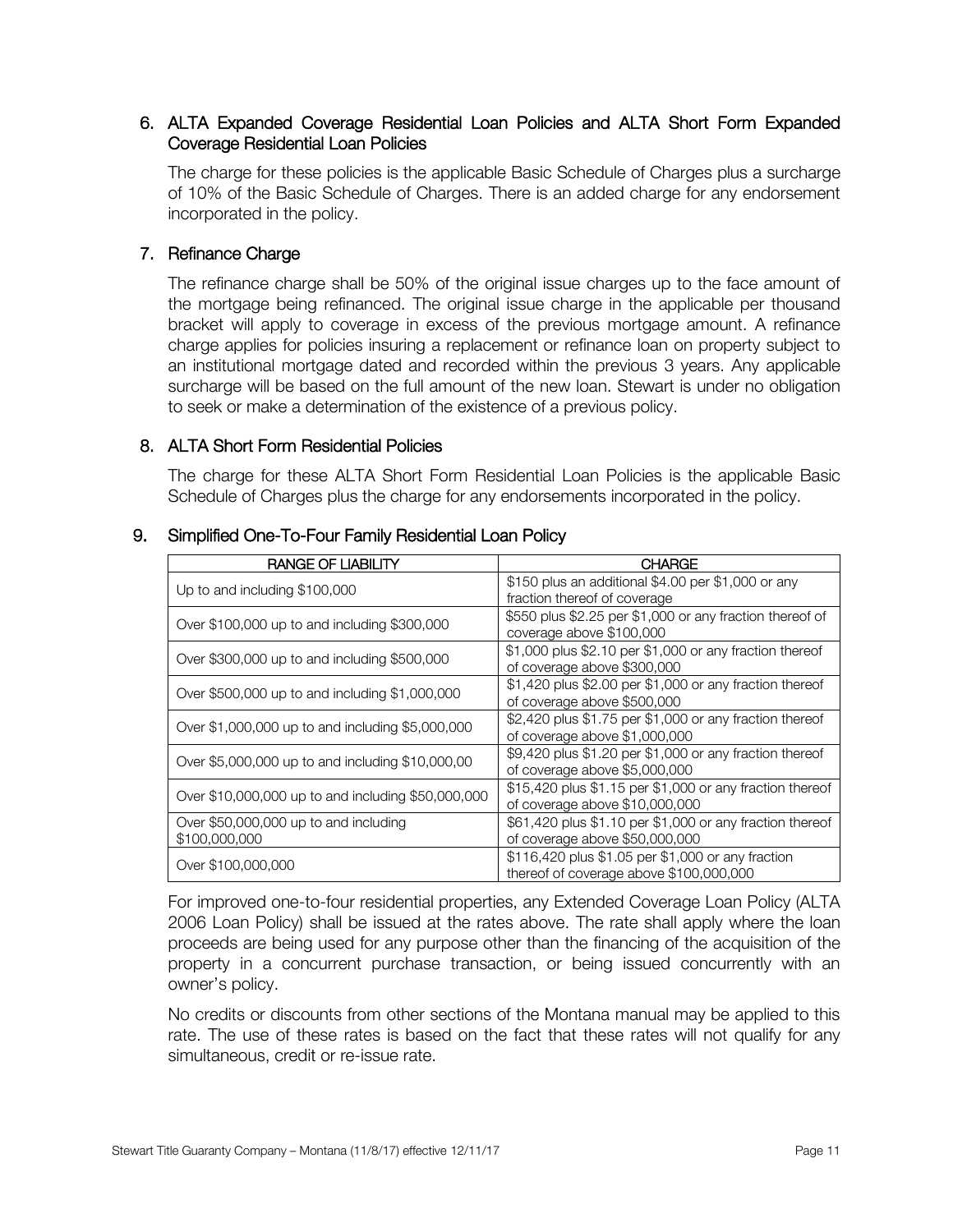<span id="page-11-0"></span> 10. Simplified One-To-Four Family Residential Loan Policy with Endorsements 9-06, 22-06, and 8.1-06

| <b>RANGE OF LIABILITY</b>                          | <b>CHARGE</b>                                            |  |
|----------------------------------------------------|----------------------------------------------------------|--|
| Up to and including \$100,000                      | \$220 plus an additional \$4.00 per \$1,000 or any       |  |
|                                                    | fraction thereof of coverage                             |  |
| Over \$100,000 up to and including \$300,000       | \$620 plus \$2.25 per \$1,000 or any fraction thereof of |  |
|                                                    | coverage above \$100,000                                 |  |
| Over \$300,000 up to and including \$500,000       | \$1,070 plus \$2.10 per \$1,000 or any fraction thereof  |  |
|                                                    | of coverage above \$300,000                              |  |
|                                                    | \$1,490 plus \$2.00 per \$1,000 or any fraction thereof  |  |
| Over \$500,000 up to and including \$1,000,000     | of coverage above \$500,000                              |  |
|                                                    | \$2,490 plus \$1.75 per \$1,000 or any fraction thereof  |  |
| Over \$1,000,000 up to and including \$5,000,000   | of coverage above \$1,000,000                            |  |
|                                                    | \$9,490 plus \$1.20 per \$1,000 or any fraction thereof  |  |
| Over \$5,000,000 up to and including \$10,000,000  | of coverage above \$5,000,000                            |  |
|                                                    | \$15,490 plus \$1.15 per \$1,000 or any fraction thereof |  |
| Over \$10,000,000 up to and including \$50,000,000 | of coverage above \$10,000,000                           |  |
| Over \$50,000,000 up to and including              | \$61,490 plus \$1.10 per \$1,000 or any fraction thereof |  |
| \$100,000,000                                      | of coverage above \$50,000,000                           |  |
|                                                    | \$116,490 plus \$1.05 per \$1,000 or any fraction        |  |
| Over \$100,000,000                                 | thereof of coverage above \$100,000,000                  |  |

 For improved one-to-four residential properties, any Extended Coverage Loan Policy (ALTA 2006 Loan Policy) shall be issued at the rates above. The rate shall apply where the loan proceeds are being used for any purpose other than the financing of the acquisition of the property in a concurrent purchase transaction, or being issued concurrently with an owner's policy.

No credits or discounts from other sections of the Montana manual may be applied to this rate. The use of these rates is based on the fact that these rates will not qualify for any simultaneous, credit or re-issue rate.

#### <span id="page-11-1"></span>11. ALTA Residential Limited Coverage Mortgage Modification Policy

The charge for the ALTA Residential Limited Coverage Mortgage Modification Policy shall be \$150. The rate shall not include any charges for separate services, including abstracting or search services, or recording, that are provided to institutional lenders.

#### <span id="page-11-2"></span>12. SMART Policies (Limited Residential Standard Coverage)

| <b>RANGE OF LIABILITY</b>                    | SMART CHARGE |
|----------------------------------------------|--------------|
| Up to and including \$50,000                 | \$125.00     |
| Over \$50,000 up to and including \$100,000  | \$150.00     |
| Over \$100,000 up to and including \$150,000 | \$175.00     |
| Over \$150,000 up to and including \$250,000 | \$200.00     |
| Over \$250,000 up to and including \$300,000 | \$250.00     |
| Over \$300,000 up to and including \$350,000 | \$275.00     |

SMART Policies may not be issued for liabilities in excess of \$350,000

When a lender makes an equity loan secured by the 1-4 family residential property of the borrower, a SMART policy may be issued for the amounts shown in this section. The loan policy must be a standard ALTA coverage (not extended coverage) and in addition to the regular pre-printed general exceptions the following "SMART" exceptions are added to the policy: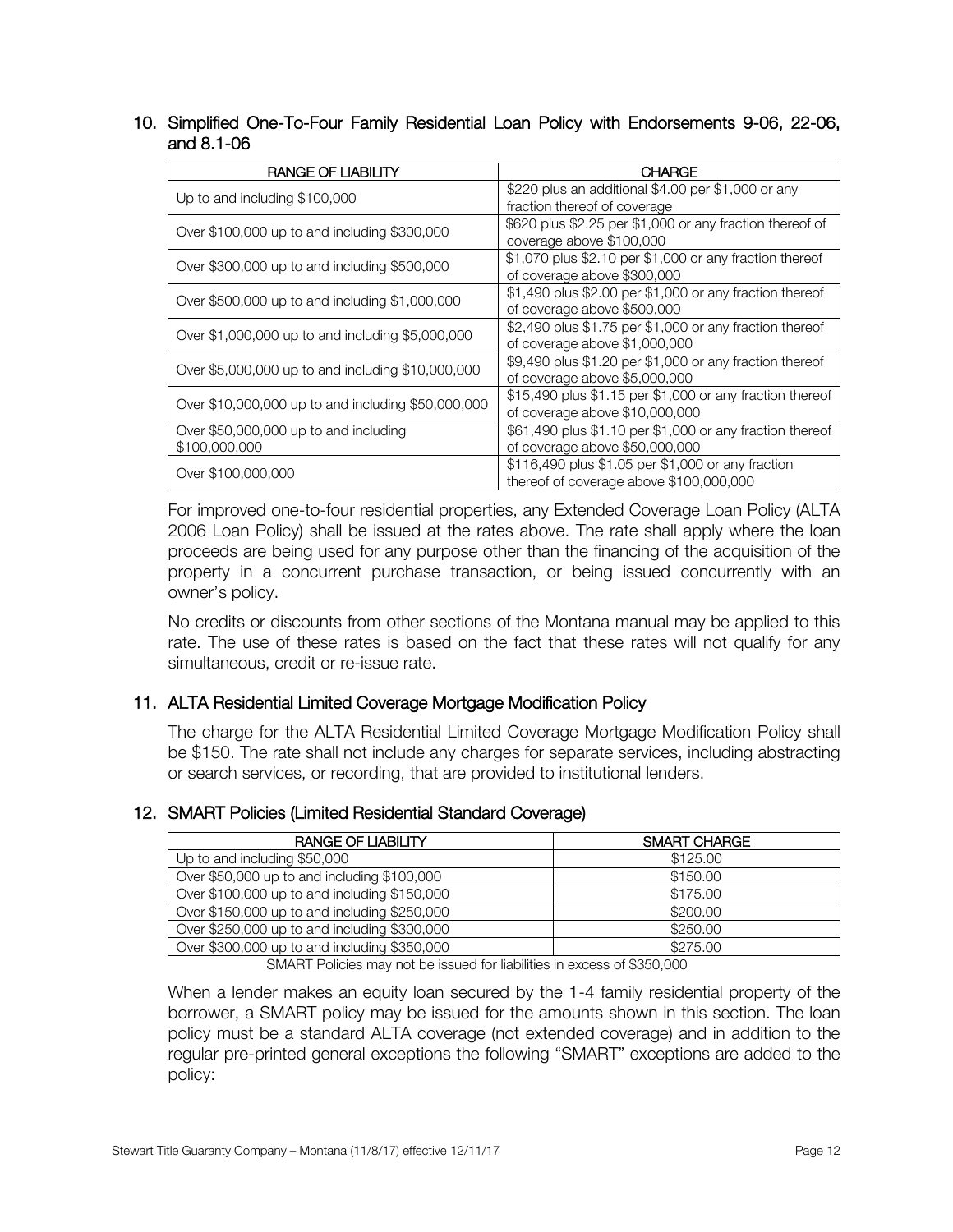- A) Agreements, if any, related to the future assessment obligations not yet due and payable, which appear in the public records.
- B) Agreements, covenants, conditions, restrictions and/or declarations affecting title, or violations thereof, if any, which appear in the public records or are shown on any recorded subdivision map or survey.
- C) Easements or encroachments, if any, which appear in the public records or are shown on any recorded subdivision map or survey.
- D) Any reservation or conveyance of minerals, gas, oil, sand, gravel or timber, or rights related thereto, including leases of said interests, which appear in the public records.

#### <span id="page-12-0"></span>13. Leasehold Policies

The leasehold owner's and lender's policy form is the ALTA 2006 Owner's and Lender's Policy with the ALTA 13 endorsement attached. The charge for the leasehold policy shall be the applicable owner's or lender's charge.

#### <span id="page-12-1"></span>14. Multiple Loan Policies

Two or more loan policies with one policy being standard coverage and the other ALTA extended coverage, the charge shall be computed by applying the charge for the ALTA extended coverage policy from the basic schedule of charges of the aggregate liability and charging \$75 for each residential loan having a principal obligation amount of less than \$500,000, otherwise the charge shall be 10% of the basic schedule of charges for each additional loan policy issued simultaneously with a minimum fee of \$75 for each policy.

#### **F. SIMULTANEOUS ISSUE**

| POLICY TYPE                    | CHARGE FOR OWNER'S            | <b>CHARGE FOR LOAN</b>       |
|--------------------------------|-------------------------------|------------------------------|
| Standard Owner's with Standard | 100% of the Basic Schedule of | \$40                         |
| Lender's Policies              | Charges                       |                              |
| Standard Owner's with Extended | 100% of the Basic Schedule of | 30% of the Basic Schedule of |
| Lender's Policies              | Charges                       | Charges plus \$40            |
| Extended Owner's with Standard | 150% of the Basic Schedule of | \$40                         |
| Lender's Policies              | Charges                       |                              |
| Extended Owner's with Extended | 150% of the Basic Schedule of | 30% of the Basic Schedule of |
| Lender's Policies              | Charges                       | Charges plus \$40            |

#### G. SUBDIVIDER/DEVELOPER CHARGE

| <b>DESCRIPTION</b>                                                                            | <b>CHARGE</b>                           | <b>MINIMUM</b> |
|-----------------------------------------------------------------------------------------------|-----------------------------------------|----------------|
| Development or subdivision of 3 or more parcels                                               | 50% of the Basic Schedule of<br>Charges | \$100          |
| Preliminary Subdivision Certificate of Title (amount of<br>liability not in excess of \$5,000 | \$150                                   |                |

The reduced subdivider rate does not apply to the surcharge for an extended policy. The purchaser of a developed, subdivided or newly constructed property does not qualify for the reduced charge.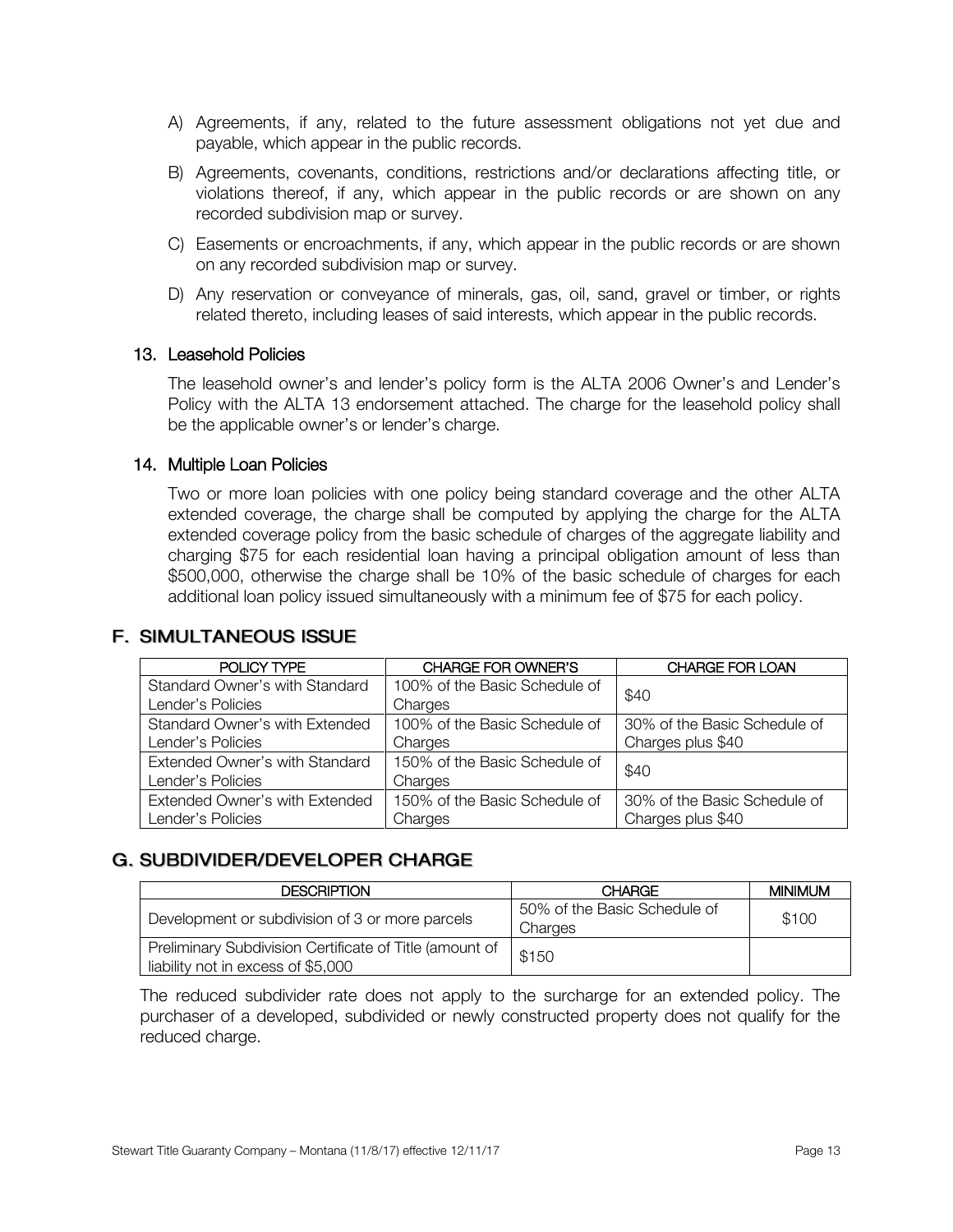#### **H. GUARANTEES**

 The surcharge for a guarantee with the mechanics' liens exception deleted will range from 0% to 40% of the Basic Schedule of Charges as determined by Underwriter.

Guarantees are written with the standard exceptions included. The standard exceptions may be deleted upon payment of the charge for Extended Coverage on an owner's policy. Notwithstanding, the exception relating to mechanics' liens will either not be deleted or will be added as a specific exception. Underwriter approval must be obtained prior to issuing a guarantee that deletes the standard exception relating to mechanics' liens. At the request of the assured, a guarantee, which at the time it is issued, contemplates a sale may be converted to an owner's policy. The charge paid for the guarantee may be credited towards the charge for the policy. A conversion from a guarantee to a policy may not be exercised after the expiration of 1 year from the date of the guarantee.

#### <span id="page-13-0"></span>1. Trustee's Sale Guarantee

The charge for a trustee's sale guarantee is 80% of the Basic Schedule of Charges based on the total amount of indebtedness remaining secured by the deed of trust. The minimum charge for a trustee's sale guarantee is \$200. A trustee's sale guarantee includes 2 updates at no additional charge provided that the updates are requested within 1 year from the issuance of the guarantee. The charge for additional updates or for updates requested after the expiration of 1 year from the guarantee is \$50.

| TYPE                                                                                  | <b>WHEN</b>                                                                                                                                    | <b>CHARGE</b>                                             |
|---------------------------------------------------------------------------------------|------------------------------------------------------------------------------------------------------------------------------------------------|-----------------------------------------------------------|
| <b>Standard Owner's Policy</b><br>to Assured                                          | issued in favor of the assured when the<br>assured acquires title from the trustee's<br>deed                                                   | 20% of the Basic<br>Schedule of Charges                   |
| <b>Extended Owner's</b><br>Policy to Assured                                          | issued in favor of the assured when the<br>assured acquires title from the trustee's<br>deed                                                   | 45% of the Basic<br>Schedule of Charges                   |
| <b>Standard Owner's Policy</b><br>to Buyer                                            | issued to a buyer from a trustee's deed or<br>deed in lieu of foreclosure under a trustee's<br>sale guarantee                                  | 60% of the Basic<br>Schedule of Charges;<br>minimum \$200 |
| <b>Standard Owner's Policy</b><br>from a Government or<br>Mortgage Insurance<br>Sale* | issued to a buyer from a trustee's deed or<br>deed in lieu of foreclosure under a<br>governmental or private Mortgage<br>insurance foreclosure | 60% of the Basic<br>Schedule of Charges;<br>minimum \$300 |

A trustee's sale guarantee may be converted to a policy.

\*The owner's policy must be issued within 12 months from the trustee's deed or deed in lieu of foreclosure in order to qualify for this discounted rate.

#### <span id="page-13-1"></span>2. Litigation Guarantee

The charge for a litigation guarantee is 100% of the Basic Schedule of Charges with a minimum charge of \$200.

#### <span id="page-13-2"></span>3. Other Guarantees

 There is a charge of no less than \$75 for limited searches utilizing the Stewart Guarantee form including the Chain of Title Guarantee, Mechanic Lien Guarantee, Judgment & Tax Lien Guarantee, Personal Property Encumbrance Guarantee, Lot Book Guarantee, Property Search Guarantee, Subdivision Guarantee, Combination Guarantee, Plant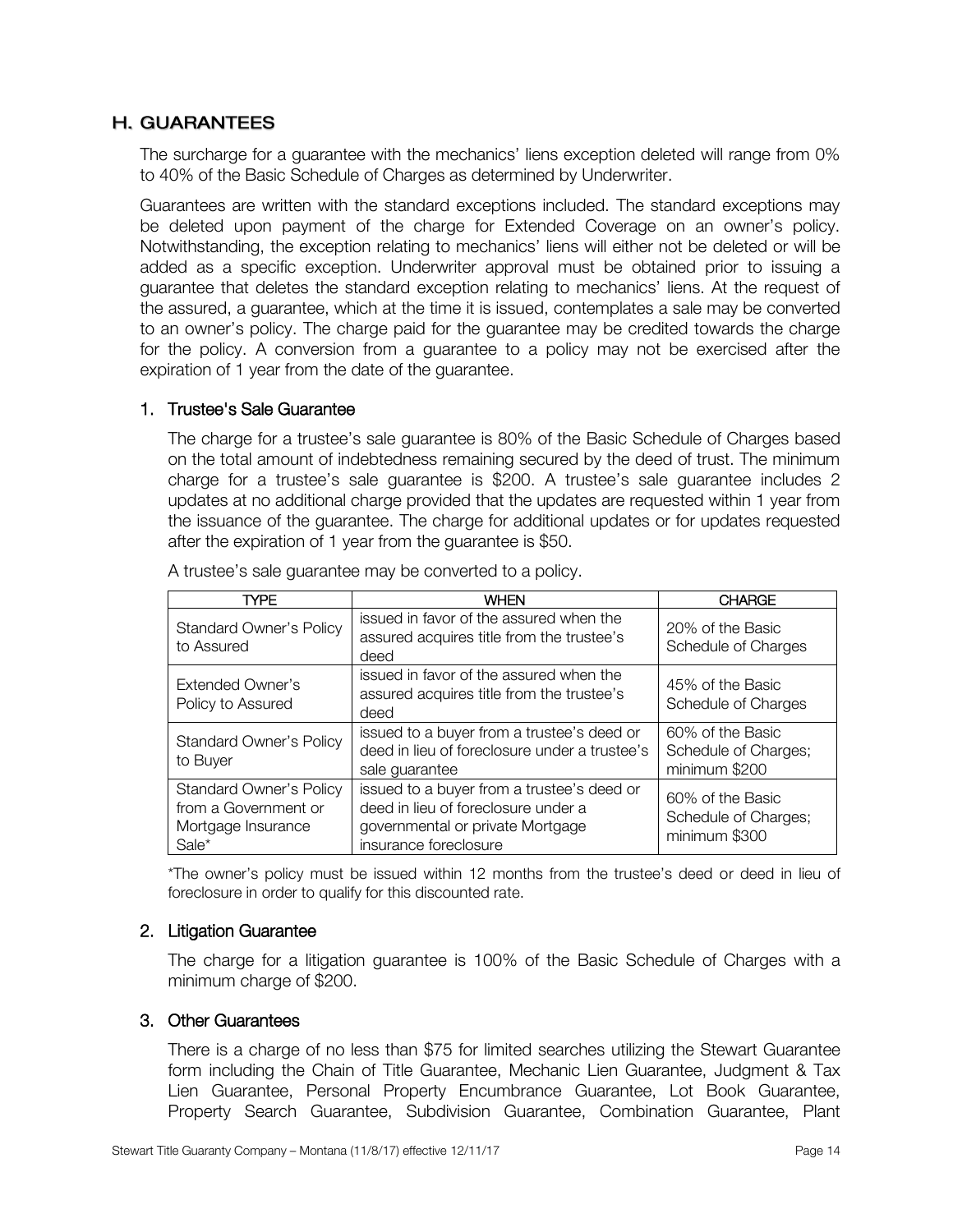Information Guarantee, Mining Claim Guarantee, Recorder's Index Guarantee, Planning Commission Notice Guarantee and Patent Mineral Reservation Guarantee. The charge for any one of these guarantees is no less than \$75 if issued on subdivided or no less than \$120 if issued on sectional lands or mining claims.

An additional charge is assessed for parcel searching at the rate of \$35 for each additional parcel.

The guarantees identified herein include \$1,000 of liability. The charge for any liability assumed above \$1,000.00 is 50% of the Basic Schedule of Charges.

#### <span id="page-14-0"></span>4. Modification Guarantee

 The charge for the Modification Guarantee shall be \$150. The charge for each continuation or downdate shall be \$25. The charge shall not include any charges for separate services, including abstracting or search services, or recording, that are provided to institutional lenders.

 The Modification Guarantee may be issued in connection with a modification of a mortgage by an institutional lender covering one-to-four residential real property only if the order, applicable legal description or address, and names of parties to the modification for issuance are placed and communications sent electronically through websites or other electronic communications to locations explicitly designated by Stewart for placement of orders for the Modification Guarantee. The Modification Guarantee may be modified and extended by one or more continuations or downdates.

#### <span id="page-14-1"></span>5. Reissue Rate on a Guarantee

A reissue rate from a prior guarantee may be issued at 60% of the Basic Schedule of Charges if the new policy is issued within 2 years from the previous guarantee. A reissue rate may be provided regardless of whether the previous policy was charged the reduced reissue rate or the full rate. Stewart is under no obligation to seek or make a determination of the existence of a previous policy.

#### I. MISCELLANEOUS

#### <span id="page-14-2"></span>1. HUD Resale Binder

The charge for the HUD binder or endorsement is 70% of the Basic Schedule of Charges.

#### <span id="page-14-3"></span>2. Property in More than One County

A separate title insurance policy is to be issued on property that is situated in more than one county. One policy may be issued on property located in separate counties provided that the issuing agent issues policies within the counties where the property is located.

#### <span id="page-14-4"></span>3. Double Sale

 No single application for title insurance or order may be used when there is a double sale of property. There must be two separate title commitments and two separate policies issued whenever a buyer of a property sells the property to another buyer. Each order is charged independently.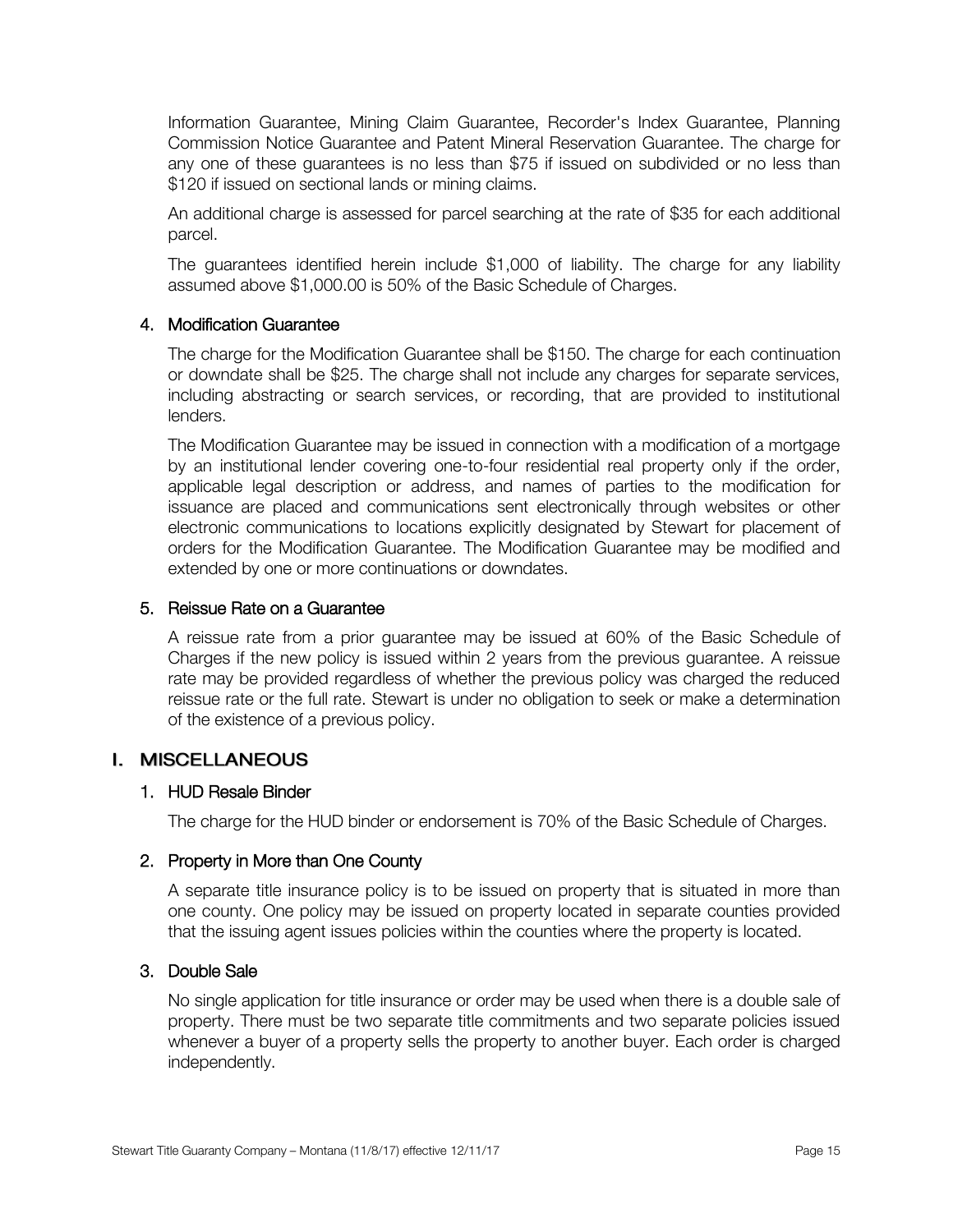#### **J. ENDORSEMENTS**

 The charges provided within the endorsement section of this rate manual are the minimum charges to be assessed and do not include any additional charge for inspection, examination, processing or title search. You are strongly encouraged to use ALTA approved endorsements whenever possible.

 The charges within this section shall in no way supersede, alter or amend the charges for extended policies.

 All endorsement percentages are based on the Basic Schedule of Charges reflected in Section C.1.and shall not be based on the reissue or refinance rate being charged.

| <b>ALTA</b><br><b>Series</b> | <b>Description</b>                                                                   | <b>Residential Charge</b>                                     | <b>Commercial Charge</b>                                                         |
|------------------------------|--------------------------------------------------------------------------------------|---------------------------------------------------------------|----------------------------------------------------------------------------------|
|                              | <b>Street Assessments</b>                                                            | \$25                                                          | \$50                                                                             |
| $\overline{3}$               | Zoning                                                                               | 10%, Min \$100 - Max \$1,000                                  | 10%, Min \$100, max \$1000                                                       |
| $\overline{3.1}$             | Zoning-Completed Structure                                                           | 20%, Min \$100 - Max \$1,000                                  | 20%, Min \$100, Max \$2000                                                       |
| $\overline{3.2}$             | Zoning-Land Under Development                                                        | 20%, Min \$100 - Max \$1,000                                  | 20%, Min \$100, Max \$2000                                                       |
| 4                            | Condominium                                                                          | \$50                                                          | \$50                                                                             |
| 4.1                          | Condominium                                                                          | $\overline{$75}$                                              | $\overline{$75}$                                                                 |
| 5                            | Planned Unit Development                                                             | \$50                                                          | \$50                                                                             |
| 5.1                          | Planned Unit Development                                                             | \$75                                                          | \$75                                                                             |
| 6                            | Variable Rate Mortgage                                                               | $\overline{$25}$                                              | $\overline{$25}$                                                                 |
| 6.2                          | Variable Rate Mortgage-Negative Amortization                                         | $\sqrt{$25}$                                                  | $\sqrt{$25}$                                                                     |
| $\overline{7}$               | Manufactured Housing Unit                                                            | \$50                                                          | <b>NA</b>                                                                        |
| 7.1                          | Manufactured Housing Unit-Conversion; Loan                                           | \$50                                                          | <b>NA</b>                                                                        |
| $\overline{7.2}$             | Manufactured Housing Unit-Conversion; Owner                                          | \$50                                                          | <b>NA</b>                                                                        |
| 8.1                          | <b>Environmental Protection Lien</b>                                                 | $\overline{$25}$                                              | <b>NA</b>                                                                        |
| 8.2                          | Commercial Environmental Protection Lien                                             | <b>NA</b>                                                     | \$50                                                                             |
| 9                            | Restrictions, Encroachments, Minerals - Loan                                         | \$35                                                          | 5%, min \$100, max \$1500                                                        |
| 9.1                          | Covenants, Conditions and Restrictions - Unimproved Land<br>(Owners)                 | \$35                                                          | 5%, min \$100, max \$1500                                                        |
| 9.2                          | Covenants, Conditions and Restrictions - Improved Land<br>(Owners)                   | \$35                                                          | 5%, min \$100, max \$1500                                                        |
| 9.3                          | Covenants, Conditions and Restrictions (Lender)                                      | \$35                                                          | 5%, min \$100, max \$1500                                                        |
| 9.6                          | Private Rights - Loan Policy                                                         | \$35                                                          | \$75                                                                             |
| 9.6.1                        | Private Rights - Current Assessments - Loan Policy                                   | \$35                                                          | $\sqrt{$75}$                                                                     |
| 9.7                          | Restrictions, Encroachments, Minerals-Land Under<br>Development-Loan Policy          | \$35                                                          | 5%, min \$100, max \$1500                                                        |
| 9.8                          | Covenants Conditions and Restrictions-Land Under<br>Development-Owner's Policy       | \$35                                                          | 5%, min \$100, max \$1500                                                        |
| 9.9                          | Private Rights - Owner's Policy                                                      | \$35                                                          | \$100                                                                            |
| 9.10                         | Restrictions, Encroachments, Minerals - Current Violations -<br>Loan Policy          | \$35                                                          | 5%, min \$100, max \$1500                                                        |
| 10                           | Assignment                                                                           | \$25                                                          | \$25                                                                             |
| 10.1                         | Assignment & Date Down                                                               | \$50                                                          | \$50                                                                             |
| 11                           | Mortgage Modification (See also Section E.3)                                         | 10% balance of note. Min<br>\$50                              | 10% balance of note. Min<br>\$50                                                 |
| 11.1                         | Mortgage Modification with Subordination (See also Section<br>E.3                    | 10% balance of note. Min<br>\$50                              | 10% balance of note. Min<br>\$50                                                 |
| 11.2                         | Mortgage Modification with Additional Amounts of Insurance<br>(See also Section E.3) | 10% plus additional for an<br>increase in liability, min \$50 | 10% balance of note plus<br>additional for an increase in<br>liability, min \$50 |
| $\overline{12}$              | Aggregation                                                                          | \$50                                                          | \$50                                                                             |
| 12.1                         | Aggregation - State Limits - Loan Policy                                             | \$50                                                          | \$50                                                                             |
| 13                           | Leasehold-Owner's                                                                    | No charge                                                     | No charge                                                                        |

#### <span id="page-15-0"></span>1. American Land Title Association Endorsements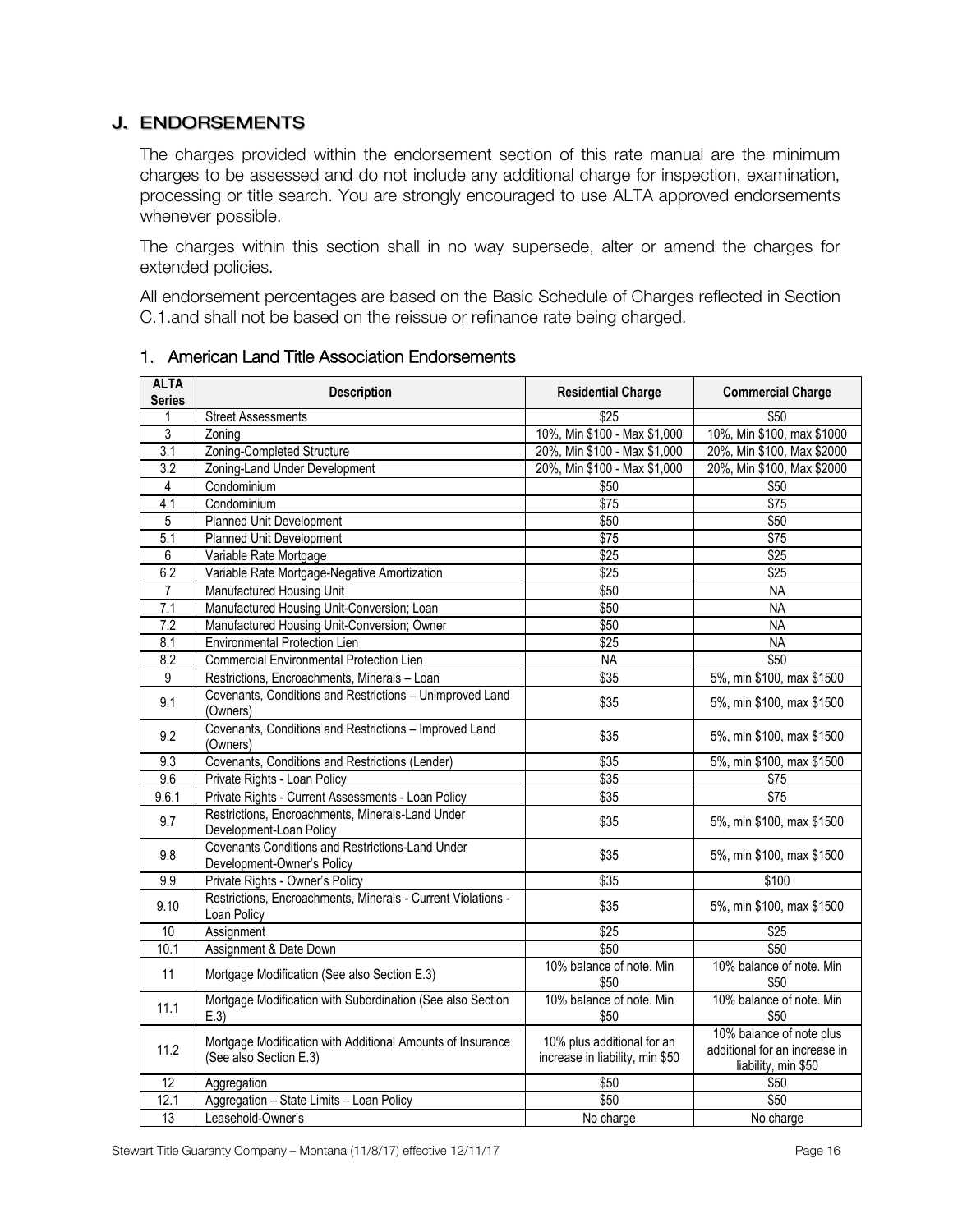| <b>ALTA</b><br><b>Series</b> | <b>Description</b>                                                                              | <b>Residential Charge</b>      | <b>Commercial Charge</b>                                                                                                                                                                                         |
|------------------------------|-------------------------------------------------------------------------------------------------|--------------------------------|------------------------------------------------------------------------------------------------------------------------------------------------------------------------------------------------------------------|
| 13.1                         | Leasehold-Loan                                                                                  | No charge                      | No charge                                                                                                                                                                                                        |
| 14                           | Future Advance-Priority (with and without MML)                                                  | \$30                           | \$30                                                                                                                                                                                                             |
| 14.1                         | Future Advance-Knowledge (with and without MML)                                                 | \$30                           | \$30                                                                                                                                                                                                             |
| 14.2                         | Future Advance-Letter of Credit (with and without MML)                                          | \$30                           | \$30                                                                                                                                                                                                             |
| 14.3                         | Future Advance-Reverse Mortgage (with and without MML)                                          | \$30                           | \$30                                                                                                                                                                                                             |
| 15                           | Nonimputation-Full Equity Transfer                                                              | 10%, min \$100                 | 10%, \$125 min when there is<br>no present or contemplated<br>change in the use of land.<br>30% BSC, \$275 min if there<br>is a present or contemplated<br>change in the use of the land<br>\$2000 max           |
| 15.1                         | Nonimputation-Additional Insured                                                                | 10%, min \$100                 | 10%, \$125 min when there is<br>no present or contemplated<br>change in the use of land.<br>30% BSC, \$275 min if there<br>is a present or contemplated<br>change in the use of the land<br>\$2000 max           |
| 15.2                         | Nonimputation-Partial Equity Transfer                                                           | 10%, min \$100                 | 10%, \$35 min, \$125 min<br>when there is no present or<br>contemplated change in the<br>use of land. 30% BSC, \$275<br>min if there is a present or<br>contemplated change in the<br>use of the land \$2000 max |
| 16                           | Mezzanine Financing                                                                             | 20%                            | 20%                                                                                                                                                                                                              |
| 17                           | Access and Entry                                                                                | 10%                            | 10%                                                                                                                                                                                                              |
| 17.1                         | Indirect Access and Entry                                                                       | 10%                            | 10%                                                                                                                                                                                                              |
| 17.2                         | <b>Utility Access</b>                                                                           | \$100                          | \$100                                                                                                                                                                                                            |
| $\overline{18}$              | Single Tax Parcel                                                                               | \$50                           | \$50                                                                                                                                                                                                             |
| 18.1                         | Multiple Tax Parcel                                                                             | \$50                           | \$100                                                                                                                                                                                                            |
| 18.2                         | Multiple Tax Parcel                                                                             | \$50                           | \$100                                                                                                                                                                                                            |
| 19                           | <b>Contiguity-Multiple Parcels</b>                                                              | \$50                           | \$100                                                                                                                                                                                                            |
| 19.1                         | Contiguity-Single Parcel                                                                        | \$50                           | \$100                                                                                                                                                                                                            |
| 19.2                         | Contiguity - Specified Parcels                                                                  | \$50                           | \$100                                                                                                                                                                                                            |
| 20                           | <b>First Loss-Multiple Parcel Transactions</b>                                                  | 10%, Min \$100; Max \$1,000    | 10%, Min \$100; Max \$1,500                                                                                                                                                                                      |
| $\overline{22}$              | Location                                                                                        | \$15                           | \$20 Ioan, \$100 owner's                                                                                                                                                                                         |
| 22.1                         | Location and Map                                                                                | \$15                           | \$20 loan, \$100 owner's                                                                                                                                                                                         |
| 23                           | Co-Insurance                                                                                    | $\overline{$25}$               | \$25                                                                                                                                                                                                             |
| 24                           | Doing Business                                                                                  | \$55                           | \$55                                                                                                                                                                                                             |
| $\overline{25}$              | Same As Survey                                                                                  | \$30                           | \$30                                                                                                                                                                                                             |
| 25.1                         | Same as Portion of Survey                                                                       | \$30                           | \$30                                                                                                                                                                                                             |
| 26                           | Subdivision                                                                                     | \$100                          | \$100                                                                                                                                                                                                            |
| 27                           | Usury                                                                                           | \$100                          | \$100                                                                                                                                                                                                            |
| 28                           | Easement-Damage or Enforced Removal                                                             | \$100                          | 10%, min \$125                                                                                                                                                                                                   |
| 28.1                         | Encroachments - Boundaries and Easements                                                        | 10%                            | 10%, min \$125                                                                                                                                                                                                   |
| 28.2                         | Encroachments - Boundaries and Easements - Described<br>Improvements                            | 10%                            | 10%, min \$125                                                                                                                                                                                                   |
| 28.3                         | Encroachments - Boundaries and Easements - Described<br>Improvements and Land Under Development | 10%, min \$125                 | 10%, min \$125                                                                                                                                                                                                   |
| 29                           | Interest Rate Swap Endorsement-Direct Obligation                                                | \$200                          | \$200                                                                                                                                                                                                            |
| 29.1                         | Interest Rate Swap Endorsement-Additional Interest                                              | \$200                          | \$200                                                                                                                                                                                                            |
| 29.2                         | Interest Rate Swap Endorsement-Direct Obligation-Defined                                        | \$200 plus increased           | \$200 plus increased                                                                                                                                                                                             |
|                              | Amount                                                                                          | premium for liability increase | premium for liability increase                                                                                                                                                                                   |
| 29.3                         | Interest Rate Swap Endorsement-Additional Interest -                                            | \$200 plus increased           | \$200 plus increased                                                                                                                                                                                             |
|                              | Defined Amount                                                                                  | premium for liability increase | premium for liability increase                                                                                                                                                                                   |
| 30                           | One To Four Family Shared Appreciation Mortgage                                                 | \$50                           | \$50                                                                                                                                                                                                             |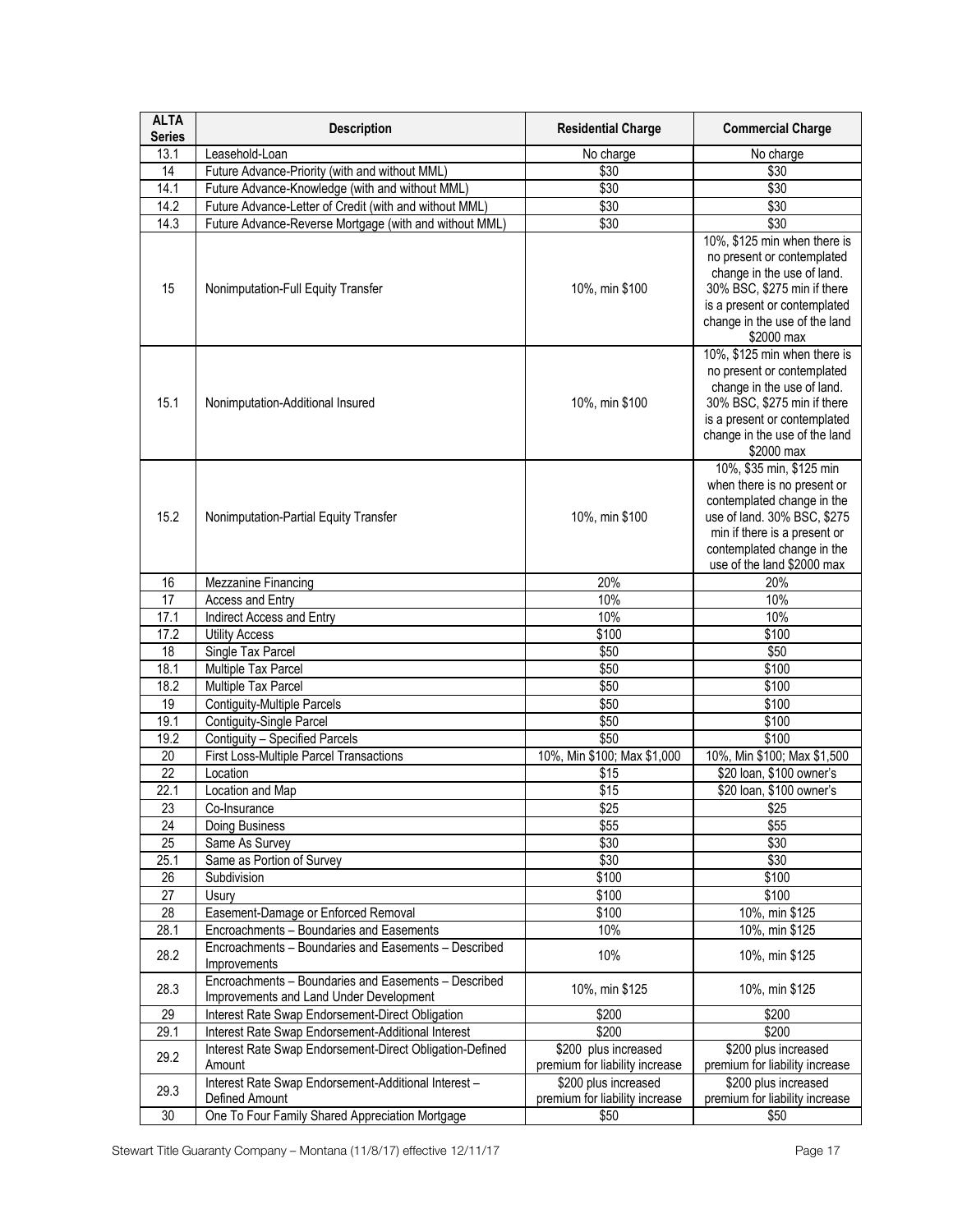| <b>ALTA</b><br><b>Series</b> | <b>Description</b>                                                                            | <b>Residential Charge</b>                | <b>Commercial Charge</b>                 |
|------------------------------|-----------------------------------------------------------------------------------------------|------------------------------------------|------------------------------------------|
| 30.1                         | <b>Commercial Participation Interest</b>                                                      | \$100                                    | \$100                                    |
| 31                           | Severable Improvements                                                                        | 5%, min \$100, Max \$500                 | 5%; min \$250, max \$1,500               |
| 32                           | Construction Loan - Loss of Priority                                                          | 10%                                      | 10%                                      |
| 32.1                         | Construction Loan - Loss of Priority - Direct Payment                                         | 10%                                      | 10%                                      |
| 32.2                         | Construction Loan - Loss of Priority - Insured's Direct<br>Payment                            | 10%                                      | 10%                                      |
| 33                           | <b>Disbursement</b>                                                                           | \$50                                     | \$100                                    |
| $\overline{34}$              | Identified Risk Coverage                                                                      | \$50                                     | 10%                                      |
| 35                           | Minerals and Other Subsurface Substances - Buildings                                          | \$25                                     | 10% max \$1,500                          |
| 35.1                         | Minerals and Other Subsurface Substances - Improvements                                       | \$35                                     | 15% max \$1,500                          |
| 35.2                         | Minerals and Other Subsurface Substances - Described<br>Improvements                          | \$35                                     | 15% max \$1,500                          |
| 35.3                         | Minerals and Other Subsurface Substances - Land Under<br>Development                          | \$35                                     | 15% max \$1,500                          |
| 36                           | Energy Project - Leasehold/Easement - Owner's                                                 | 5%                                       | 5%                                       |
| 36.1                         | Energy Project - Leasehold/Easement - Loan                                                    | 5%                                       | 5%                                       |
| 36.2                         | Energy Project - Leasehold - Owner's                                                          | 5%                                       | 5%                                       |
| 36.3                         | Energy Project - Leasehold - Loan                                                             | 5%                                       | $5\%$                                    |
| 36.4                         | Energy Project - Covenants, Conditions and Restrictions -<br>Land Under Development - Owner's | 10%                                      | 10%                                      |
| 36.5                         | Energy Project - Covenants, Conditions and Restrictions -<br>Land Under Development - Loan    | 10%                                      | 10%                                      |
| 36.6                         | Energy Project - Encroachments                                                                | 10%                                      | 10%                                      |
| 36.7                         | Energy Project - Fee Estate - Owner's Policy                                                  | 10%                                      | 10%                                      |
| 36.8                         | Energy Project - Fee Estate - Loan Policy                                                     | 10%                                      | 10%                                      |
| $\overline{37}$              | Assignment of Rents and Leases                                                                | \$25                                     | \$50                                     |
| 38                           | Mortgage Tax                                                                                  | <b>NA</b>                                | <b>NA</b>                                |
| 39                           | Policy Authentication                                                                         | No charge                                | No charge                                |
| 40                           | Tax Credit - Owner's Policy                                                                   | \$100                                    | \$100                                    |
| 40.1                         | Tax Credit - Defined Amount - Owner's Policy                                                  | Amount of insurance charge;<br>min \$100 | Amount of insurance charge;<br>min \$100 |
| 41                           | Water - Buildings                                                                             | 5%                                       | 5%                                       |
| 41.1                         | Water - Improvements                                                                          | 5%                                       | 5%                                       |
| 41.2                         | Water - Described Improvements                                                                | 5%                                       | 5%                                       |
| 41.3                         | Water - Land Under Development                                                                | 5%                                       | 5%                                       |
| 42                           | <b>Commercial Lender Group</b>                                                                | \$100                                    | \$100                                    |
| 43                           | Anti-Taint                                                                                    | \$100                                    | \$100                                    |
| 44                           | <b>Insured Mortgage Recording</b>                                                             | \$100                                    | \$100                                    |
| 45                           | Pari Passu Mortgage - Loan Policy                                                             | \$100                                    | \$100                                    |
| 46                           | Option                                                                                        | 10%                                      | 10%                                      |
|                              | ALTA Limited Pre-Foreclosure Date-Down Endorsement                                            | \$25                                     | \$25                                     |
|                              | JR 1 Endorsement                                                                              | No charge                                | <b>NA</b>                                |
|                              | JR 2 (Future Advance) Endorsement                                                             | No charge                                | <b>NA</b>                                |

### <span id="page-17-0"></span>2. Stewart Title Guaranty Company Endorsements

| <b>Description</b>           | <b>Residential Charge</b>         | <b>Commercial Charge</b>              |
|------------------------------|-----------------------------------|---------------------------------------|
|                              | No charge within 6 months from    | No charge within 6 months from        |
|                              | policy; 10% min \$120 if after 6; | policy; 10% min \$120 if after 6; 20% |
| Down Date Endorsement 1      | 20% if policy issued with a       | if policy issued with a construction  |
|                              | construction loan and provides    | loan and provides for mechanic's      |
|                              | for mechanic's lien coverage      | lien coverage                         |
| Fairway Endorsement 1        | 10%, max \$1000                   | 10%, max \$1000                       |
| <b>Fairway Endorsement 2</b> | 10%, max \$1000                   | 10%, max \$1000                       |
| Patent Endorsement 1         | 10%                               | 10%                                   |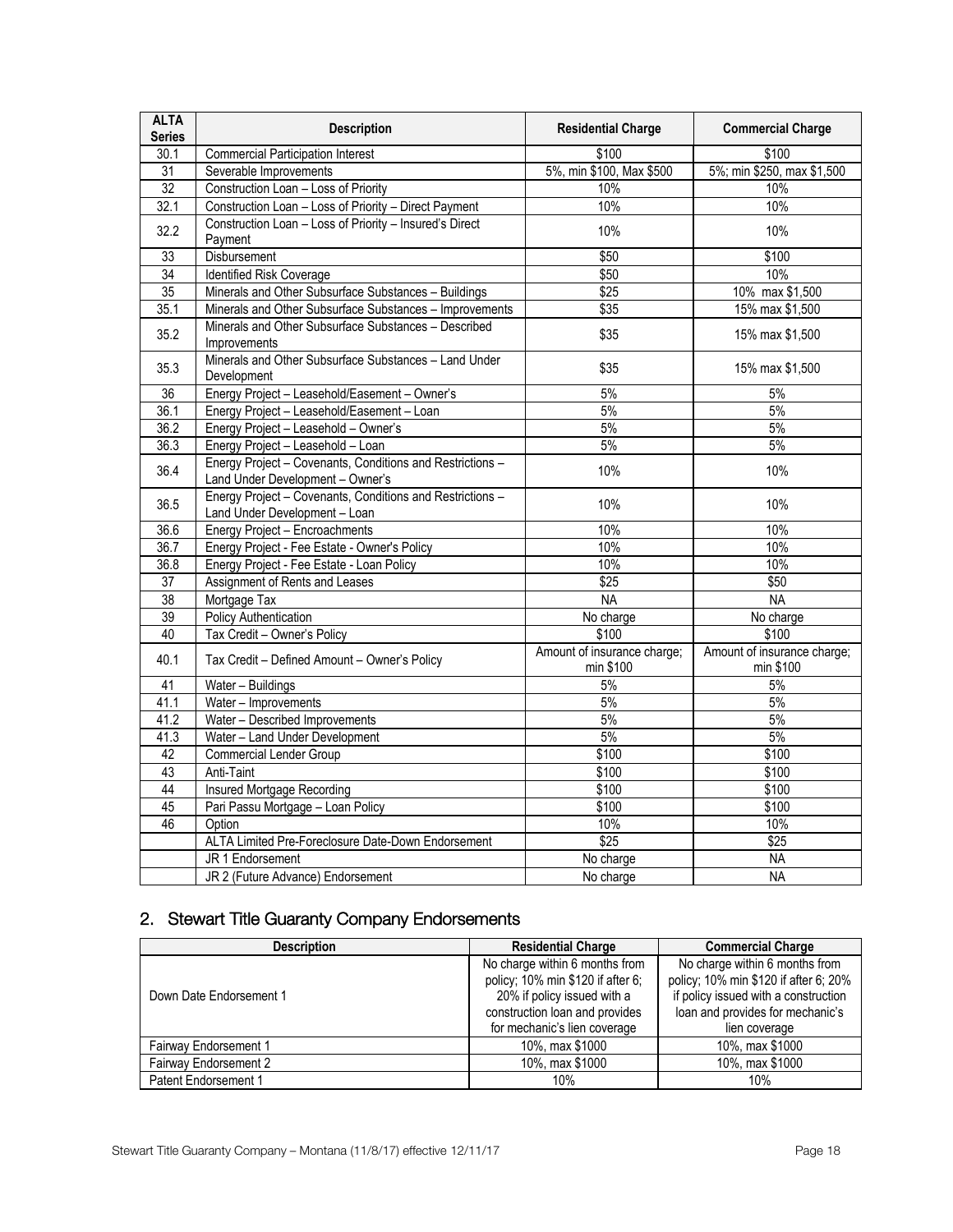| <b>Description</b>                                                                   | <b>Residential Charge</b>                                                               | <b>Commercial Charge</b>                                                                |
|--------------------------------------------------------------------------------------|-----------------------------------------------------------------------------------------|-----------------------------------------------------------------------------------------|
| Prior Deeds Endorsement 1                                                            | \$20 if providing recorded deeds<br>within previous year; \$30 if<br>previous two years | \$20 if providing recorded deeds<br>within previous year; \$30 if previous<br>two vears |
| <b>UCC Endorsement</b>                                                               | 15%                                                                                     | 15%                                                                                     |
| MT Impairment of Lien by Use Agreement for Multifamily<br>Projects (HUD) Endorsement | \$25                                                                                    | \$25                                                                                    |

### <span id="page-18-0"></span>3. California Land Title Association Endorsements

| <b>CLTA</b><br><b>Series</b> | <b>Description</b>                                                               | <b>Residential Charge</b>                      | <b>Commercial Charge</b>                   |
|------------------------------|----------------------------------------------------------------------------------|------------------------------------------------|--------------------------------------------|
| 100                          | Lenders Comprehensive                                                            | \$35                                           | 5%, min \$100, max \$1500                  |
| 100.1                        | Lenders Comprehensive                                                            | \$35                                           | 5%, min \$100, max \$1500                  |
| 100.2                        | Restrictions, Easement, Minerals (same as ALTA 9)                                | Same as ALTA 9.0                               | Same as ALTA 9.0                           |
| $\overline{100.4}$           | Present Violation of CC&R                                                        | Same as ALTA 9.10                              | Same as ALTA 9.10                          |
| 100.5                        | Present Violation of CC&R                                                        | Same as ALTA 9.10                              | Same as ALTA 9.10                          |
| 100.6                        | Present and Future Violation of CC&R                                             | Same as ALTA 9.0                               | Same as ALTA 9.0                           |
| 100.7                        | Enforcement of Covenants Based Upon Prior Violation of<br>Specific Covenant      | 5%, min \$20; max \$1,500                      | 5%, min \$100; max \$1,500                 |
| 100.8                        | Present and Future Violation of CC&R                                             | Same as ALTA 9.0                               | Same as ALTA 9.0                           |
| 100.10                       | Restrictions, Encroachments and Minerals - Owner's<br>Policy Improved Land       | Same as ALTA 9.2                               | Same as ALTA 9.2                           |
| 100.12                       | Enforceability of Reverter Rights in CC&R                                        | 10%, min \$40; max \$1,500                     | 10%, min \$100; max \$1,500                |
| 100.13                       | Priority of Lien over Asses                                                      | 10%, min \$40; max \$1,500                     | 10%, min \$100; max \$1,500                |
| 100.16                       | Homeowners Association Lien                                                      | 5%, min \$20; max \$1,500                      | 5%, min \$100; max \$1,500                 |
| 100.17                       | Modification of CC&R                                                             | 10%, min \$50; max \$1,500                     | 10%, min \$100; max \$1,500                |
| 100.18                       | Exercise of Reverter Rights in CC&R and Unmarketability<br>of Title              | 10%, min \$50; max \$1,500                     | 10%, min \$100; max \$1,500                |
| 100.19                       | No Present Violation of Covenants, Conditions and<br>Restrictions                | Same as ALTA 9.0                               | Same as ALTA 9.0                           |
| 100.20                       | Present Violation of CC&R                                                        | Same as ALTA 9.10                              | Same as ALTA 9.10                          |
| 100.21                       | Approval of Construction Plans and Specifications                                | 10%, min \$50; max \$1,500                     | 10%, min \$100; max \$1,500                |
| 100.23                       | <b>Exercise of Surface Rights</b>                                                | 20%, min \$50; max \$1,500                     | 20%, min \$50; max \$1,500                 |
| 100.27                       | Violation of CC&R                                                                | 10%, min \$50; max \$1,500                     | 20%, min \$100; max \$1,500                |
| 100.28                       | Violation of CC&R by Future Construction                                         | 10%, min \$50; max \$1,500                     | 20%, min \$100; max \$1,500                |
| 100.29                       | Development of Minerals                                                          | 30%, min \$50                                  | 30%, min \$100                             |
| 100.30                       | Physical Damage by Mineral Estate Holder                                         | 35%, max \$5,250                               | 35%, max \$5,250                           |
| 100.31                       | Physical Damage by Mineral Estate Holder                                         | 35%, max \$5,250                               | 35%, max \$5,250                           |
| 102.4                        | Foundations - No Violation, No Encroachment by<br>Improvements                   | \$30                                           | \$100                                      |
| 102.5                        | Foundations - No Violation, No Encroachments onto<br>Easements or Adjoining Land | \$30                                           | \$100                                      |
| 102.6                        | Foundations - Portion of Land Described in Policy                                | \$30                                           | \$100                                      |
| 102.7                        | Foundations - Portion of Land Described in Policy                                | \$30                                           | \$100                                      |
| 103.1                        | Damage to Easement                                                               | Same as ALTA 28                                | Same as ALTA 28                            |
| 103.3                        | Removal of Improvements from Easement                                            | Same as ALTA 28                                | Same as ALTA 28                            |
| 103.4                        | Easement Providing Ingress and Egress                                            | 10%                                            | 10%                                        |
| 103.5                        | Exercise of Surface Rights for Extraction of Water                               | \$50 to 5% depends on risk;<br>Same as ALTA 41 | Same as ALTA 41                            |
| 103.6                        | Easement Encroachment                                                            | Same as ALTA 28                                | Same as ALTA 28                            |
| 103.7                        | Land Abuts Physically Open Street                                                | Same as ALTA 17                                | Same as ALTA 17                            |
| 103.9                        | Forced Removal of Improvements Encroaching onto Street                           | 20%                                            | 20%                                        |
| 103.11                       | Access and Entry (Same as ALTA 17)                                               | Same as ALTA 17                                | Same as ALTA 17                            |
| 104                          | Assignment                                                                       | Same as ALTA 10                                | Same as ALTA 10                            |
| 104.1                        | Assignment                                                                       | Same as ALTA 10.1                              | Same as ALTA 10.1                          |
| 104.4                        | <b>Collateral Assignment</b>                                                     | 20% at date of policy; 30%<br>after policy     | 20% at date of policy; 30%<br>after policy |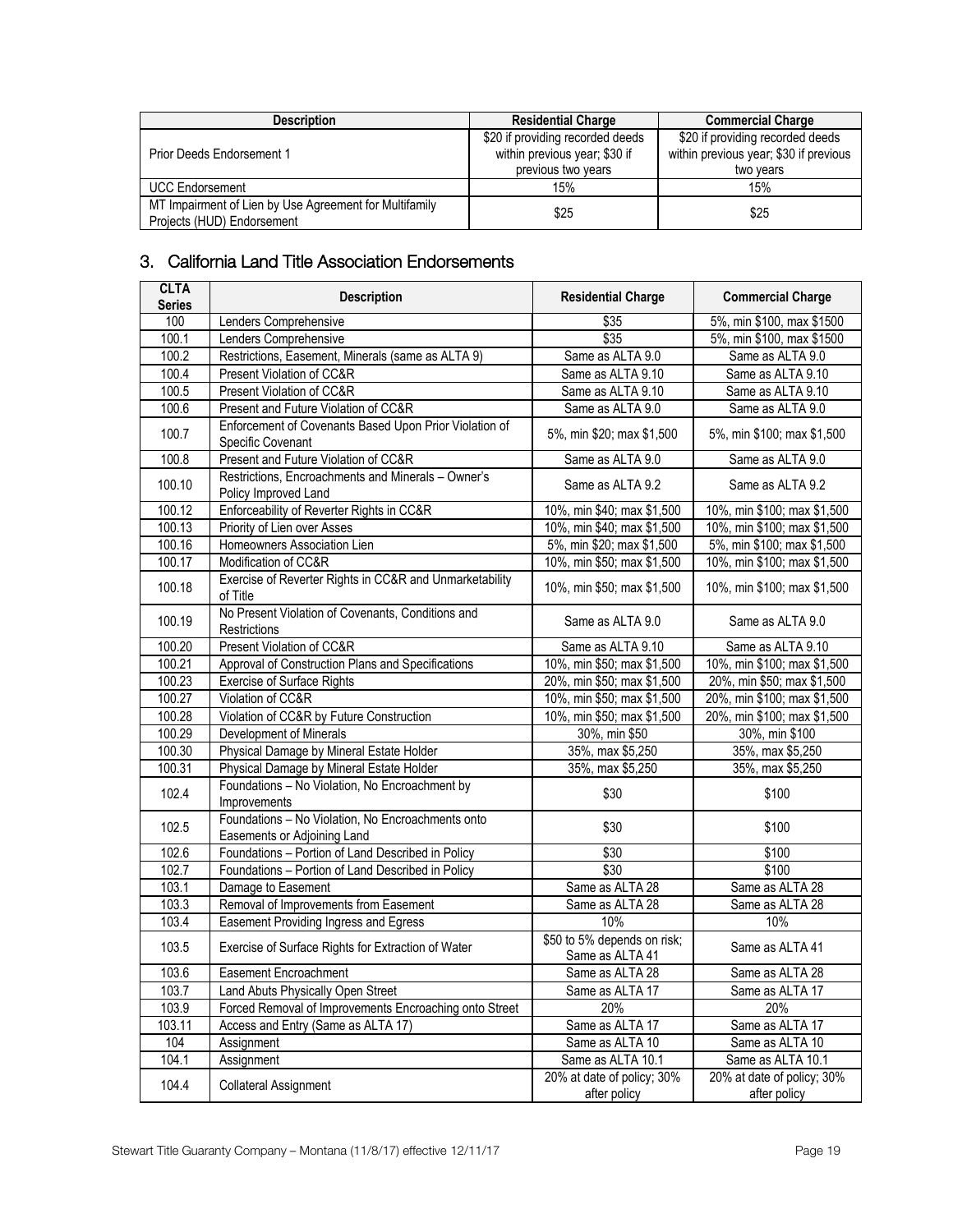| <b>CLTA</b><br><b>Series</b> | <b>Description</b>                                                                    | <b>Residential Charge</b>                                                                                                                              | <b>Commercial Charge</b>                                                                                                                               |
|------------------------------|---------------------------------------------------------------------------------------|--------------------------------------------------------------------------------------------------------------------------------------------------------|--------------------------------------------------------------------------------------------------------------------------------------------------------|
| 104.6                        | Assignment - Lessor's Interest                                                        | 10% on standard; \$50 on<br>extended                                                                                                                   | 10% on standard; \$100 on<br>extended                                                                                                                  |
| 104.7-06                     | Assignment of Rents/Leases                                                            | 10% on standard; \$20 on<br>extended                                                                                                                   | 10% on standard; \$50 on<br>extended                                                                                                                   |
| 104.8                        | Assignment - Non-Institutional Lender                                                 | No charge if within 6 mos<br>from policy; \$50 if after 6<br>mos                                                                                       | No charge if within 6 mos<br>from policy; \$50 if after 6<br>mos                                                                                       |
| 104.9                        | Assignment - Non-Institutional Lender                                                 | No charge if within 6 mos<br>from policy; \$50 if after 6<br>mos                                                                                       | No charge if within 6 mos<br>from policy; \$50 if after 6<br>mos                                                                                       |
| 105                          | Modification of Policy to Insure Two Liens on One Policy                              | No charge                                                                                                                                              | No charge                                                                                                                                              |
| 107.1                        | Allocation of Liability                                                               | No charge                                                                                                                                              | No charge                                                                                                                                              |
| 107.2                        | Increase of Coverage                                                                  | \$25 plus applicable Basic<br>Schedule of Charges for<br>increased liability above<br>policy                                                           | \$25 plus applicable Basic<br>Schedule of Charges for<br>increased liability above<br>policy                                                           |
| 107.4                        | Change in the Effective Date of the Policy                                            | \$35                                                                                                                                                   | \$35                                                                                                                                                   |
| 107.5                        | Value of Lessee's Interest                                                            | 10%                                                                                                                                                    | 10%, min \$75                                                                                                                                          |
| 107.9                        | Additional Insured (do not issue without underwriter<br>approval                      | \$35                                                                                                                                                   | \$35                                                                                                                                                   |
| 107.10                       | Additional Insured (do not issue without underwriter<br>approval                      | 10%                                                                                                                                                    | 10%                                                                                                                                                    |
| 107.11                       | Non-Merger                                                                            | 10%                                                                                                                                                    | 10%                                                                                                                                                    |
| 108.8                        | <b>Additional Advance</b>                                                             | 20% plus applicable Basic<br>Schedule of Charges for<br>increased liability above<br>policy; min \$35                                                  | 20% plus applicable Basic<br>Schedule of Charges for<br>increased liability above<br>policy; min \$35                                                  |
| 108.10                       | Revolving Credit, Increased Credit Limit                                              | \$40 plus applicable Basic<br>Schedule of Charges for<br>increased liability above<br>policy                                                           | \$40 plus applicable Basic<br>Schedule of Charges for<br>increased liability above<br>policy                                                           |
| 110.1                        | Deletion of Exception                                                                 | Applicable Basic Schedule<br>of Charges for type of<br>coverage provided by using<br>CLTA 110.1; no charge if<br>no additional insurance is<br>created | Applicable Basic Schedule of<br>Charges for type of coverage<br>provided by using CLTA<br>110.1; no charge if no<br>additional insurance is<br>created |
| 110.3                        | Relinquishment of Surface Rights                                                      | 30%, min \$50                                                                                                                                          | 30%, min \$100                                                                                                                                         |
| 110.4                        | Modification                                                                          | 10%, min \$30                                                                                                                                          | 10%, min \$30                                                                                                                                          |
| 110.5                        | Modification                                                                          | Same as ALTA 11                                                                                                                                        | Same as ALTA 11                                                                                                                                        |
| 110.6                        | Modification                                                                          | Same as ALTA 11                                                                                                                                        | Same as ALTA 11                                                                                                                                        |
| 110.7                        | Enforcement of Specified Lien                                                         | \$50                                                                                                                                                   | \$50                                                                                                                                                   |
| 110.9                        | Environmental Protection Lien (same as ALTA 8.1)                                      | Same as ALTA 8.1                                                                                                                                       | Same as ALTA 8.1                                                                                                                                       |
| 110.10                       | Modification and Additional Advance Agreement                                         | 10% plus applicable Basic<br>Schedule of Charges for<br>increased liability above<br>policy                                                            | 10% plus applicable Basic<br>Schedule of Charges for<br>increased liability above<br>policy                                                            |
| 111                          | Loss of Priority by Partial Reconveyance                                              | 10%, min \$50                                                                                                                                          | 10%, min \$50                                                                                                                                          |
| 111.2                        | Impairment of Lien by Subordination Agreement                                         | No charge if requested at<br>time of policy; 10%, min<br>\$50 if issued any time after<br>the date of the policy                                       | No charge if requested at<br>time of policy; 10%, min \$50<br>if issued any time after the<br>date of the policy                                       |
| 111.3                        | Impairment of Lien by Partial Reconveyance and<br>Assurances Concerning Encroachments | 20%, min \$50                                                                                                                                          | 20%, min \$50                                                                                                                                          |
| 111.4                        | Trustor's Conveyance                                                                  | 10%, min \$50                                                                                                                                          | 10%, min \$50                                                                                                                                          |
| 111.9                        | FNMA Balloon Mortgage                                                                 | $\sqrt{$25}$                                                                                                                                           | $\sqrt{$25}$                                                                                                                                           |
| 111.10                       | Optional Advance Endorsement                                                          | \$50 plus applicable BSC for<br>increased liability above<br>policy                                                                                    | \$50 plus applicable BSC for<br>increased liability above<br>policy                                                                                    |

Stewart Title Guaranty Company - Montana (11/8/17) effective 12/11/17 etc. etc. etc. etc. Page 20